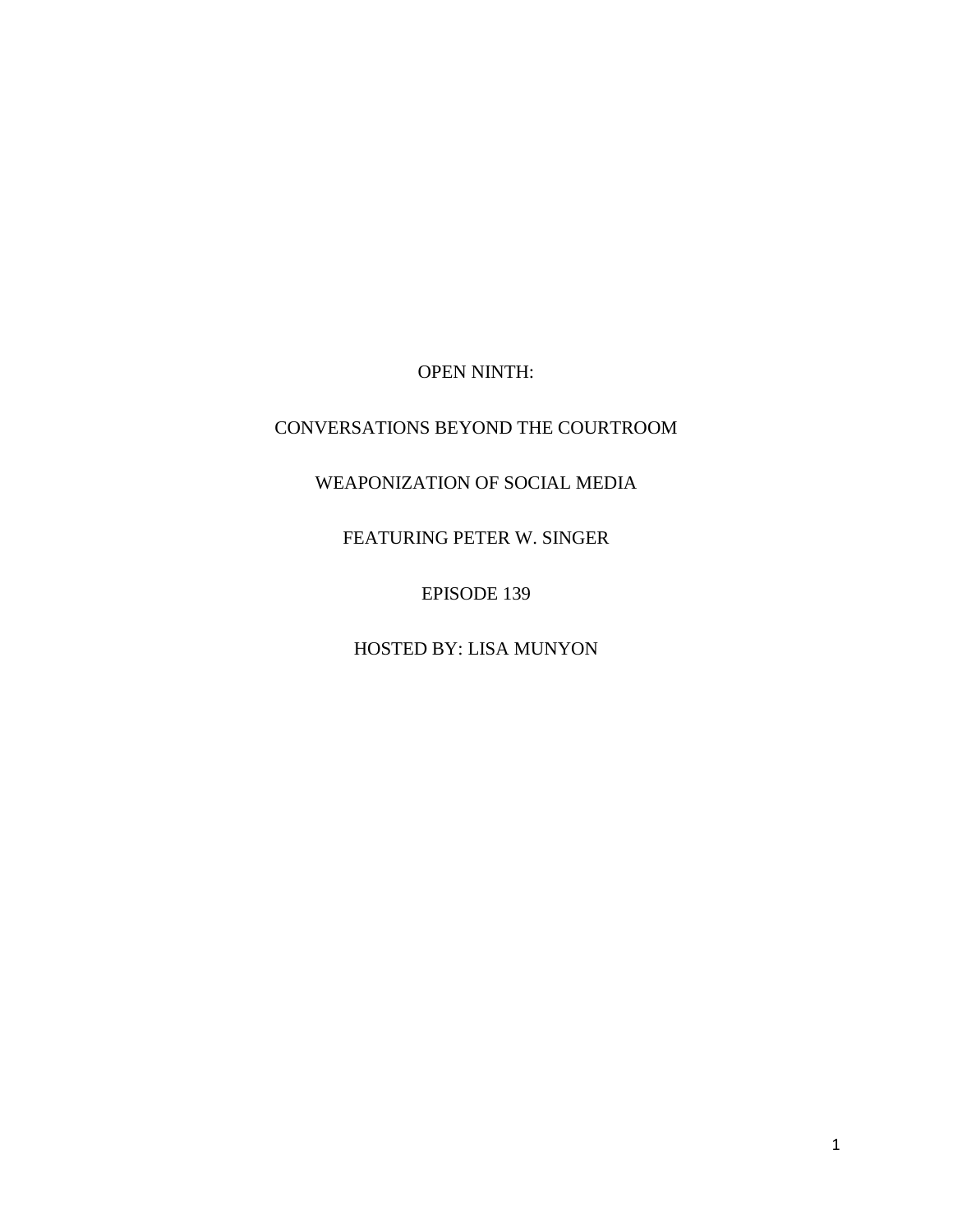(Music)

NARRATOR: Welcome to another episode of "Open Ninth: Conversations Beyond the Courtroom" in the Ninth Judicial Circuit Court of Florida.

And now here's your host, Chief Judge Lisa Munyon.

CHIEF JUDGE MUNYON: Hello and welcome to Open Ninth. I'm here today with Peter Singer, New York Times bestselling author and political scientist, named one of the 100 most influential people in defense issues by the newspaper Defense News. Peter currently works as a strategist for the New America Foundation, is a professor of practice at Arizona State University. And is the founder of Useful Fiction, LLC. When he's not busy with these roles, he's writing books on the topics of war, the military and politics. One of his most recent books, LikeWar: The Weaponization of Social Media delves deeply into how social media has changed war and politics. And how war and politics have changed social media. I'm thrilled to have you here today, Peter. Welcome. Thanks for joining me.

MR. SINGER: Thanks so much for having me.

CHIEF JUDGE MUNYON: Well, this will be an interesting conversation. I read a little bit of your book, LikeWar: The Weaponization of Social Media. What exactly do you mean when you say, the weaponization of social media? What is that?

MR. SINGER: So the idea of it is that this project as research began almost a decade back, and we were exploring how this space of social media, if you go back in time, it was thought of as either something that was light and airy and fun and not all that impactful on the world. Or if people thought it had an effect, it was only an effect that was good. This is when you had, for example, the New York Times writing about the "democratizing" power of social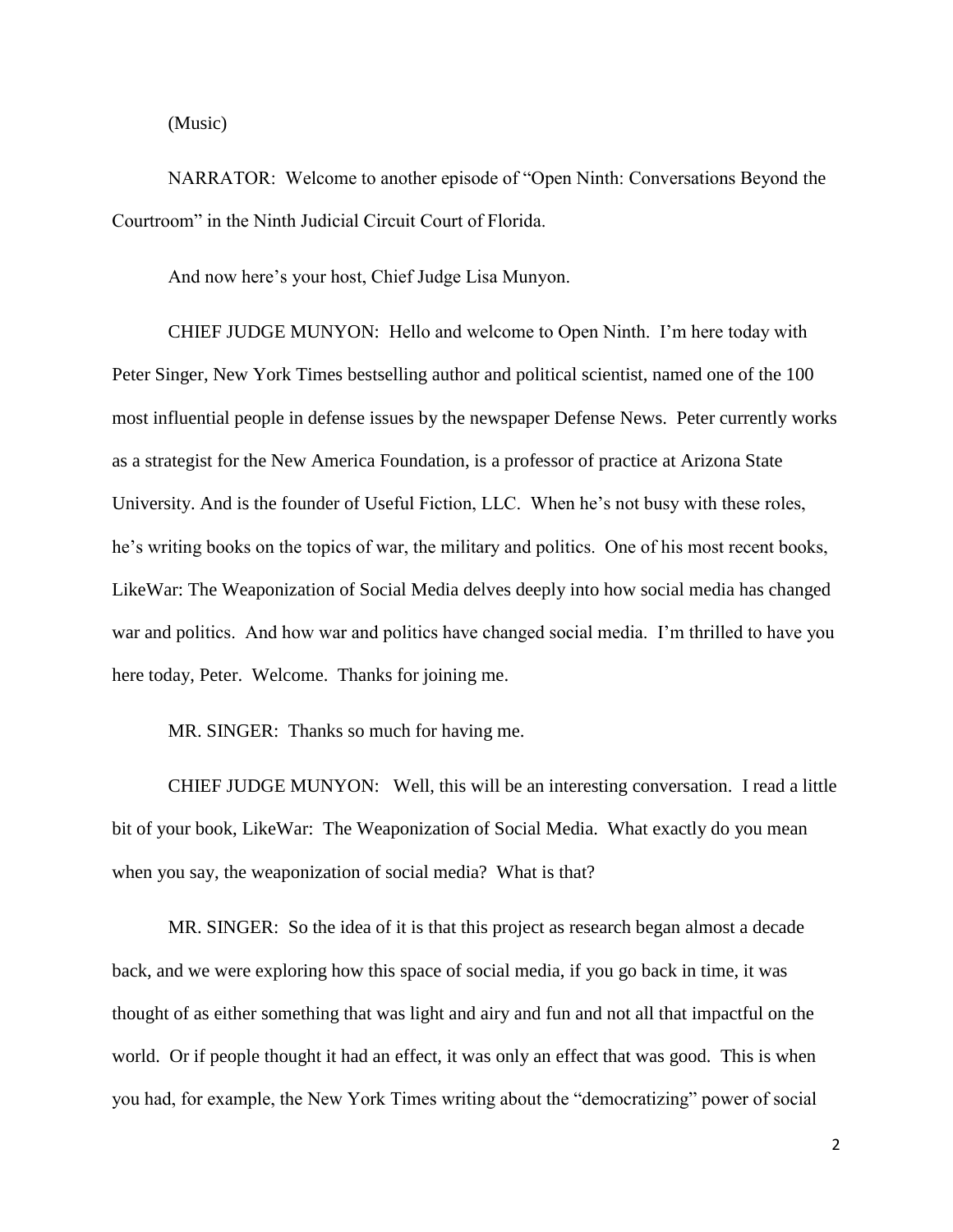media. And so what we did is, we began to explore, okay, how is social media being used as a tool? And what we found when we looked at cases that ranged from how were celebrities using it, how were street gangs using it? How were Russian information warriors using it? How are teenagers using it? Consistently, it was a tool that was in a sense being weaponized. It was much like any other tool as a weapon, you can use it to influence, but you can also in some cases, use it to harm, use it to achieve your goals. And what we also found in this kind of parallel to weaponization is that overall social media, it was a space for communication. It was a space for profit, but it was also like a bit of a battlefield where you had sides going back and forth. And so that was, you know, when we talk about the wepaonization, think about it that way as a tool, as the space that it plays out is akin to a battlefield and that when you have that kind of understanding, it changes the way that you think about it, understand it, both in its effect on the world but also its effect on you and I.

CHIEF JUDGE MUNYON: So social media, when it first started, was puppies and kittens and you know, furry little things like that that made everybody smile. It's not that anymore.

MR. SINGER: It's still that but it's also oh, by the way, ISES's top recruiter using photos of kittens. I'm not making this us up, a real story, trying to induce people to recruit, to join the organization or it's similarly, you know, puppies and kittens being used to sway how people vote. It's, you know, deploying things as a tool. There's always a goal in mind and again, that goal might be something for the good. It might be something for the bad. As a great example, the very same kind of approaches were used in ice bucket challenge, if you remember that.

CHIEF JUDGE MUNYON: Yeah, I do.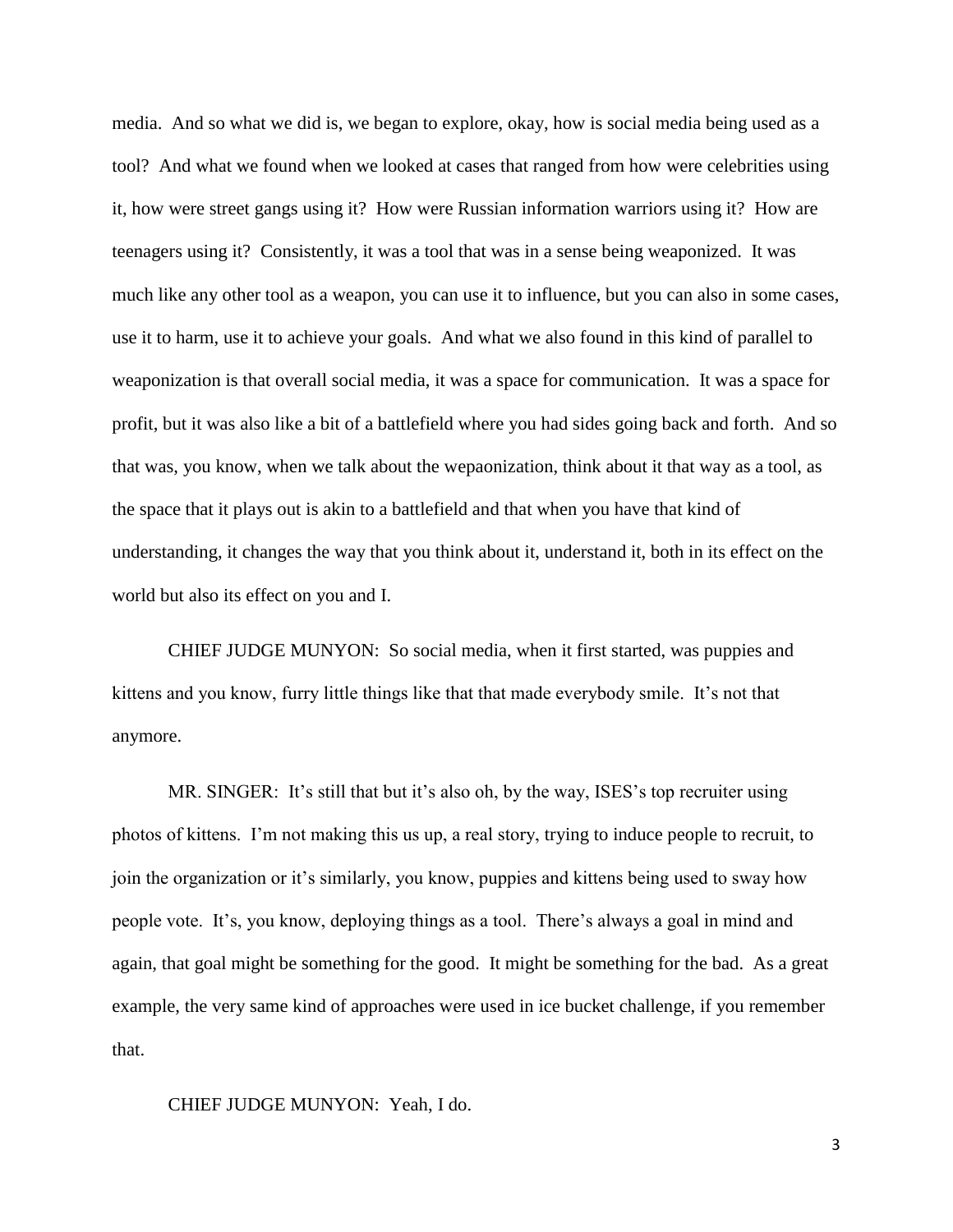MR. SINGER: As ISES propaganda. Two very different you know sort of effects on the world. You know, one for the good, one for the bad. But very similar in it didn't just happen organically. There was a thought behind it. There was a strategy behind it. It was designed to take advantage of the way people tend to operate as well as the way that the platform companies themselves designed this space.

CHIEF JUDGE MUNYON: If social media is a tool that can be weaponized, how does that happen? In what ways is it weaponized? I know that there are facts that – well, there's fiction that poses as facts. That might be one way that it's weaponized. But how do you see it being weaponized today?

MR. SINGER: So what was interesting is when we looked at these cases across so many different spaces, so to speak, so you know everything from Chicago street gangs to Donald Trump to Taylor Swift, to ISES propaganda, Russian information warriors. I'm giving you these examples of like you know, cut across the political spectrum, cut across locations from Iraq to Chicago, you name it is that we found like any other kind of marketplace or war zone, a series of kind of rules. Patterns that emerged. And essentially, there were four that I think are really useful for people to understand. One is the idea of, I jokingly call it, it's the parallel to what the old X-Files TV show warned us about. The truth is out there. It's the idea that there is now so much information being both created, shared and mined that it is essentially impossible to keep something a secret. Whatever the activity is, it leaves a trace of some kind. A digital trace. And even if it doesn't leave a trace, that's a trace in and of itself. And the sheer scale of information means that you can mine it for insight like never before. And again, and that matters in everything from marketing to looking at extremism to law enforcement, you name it. We can go into depth on that.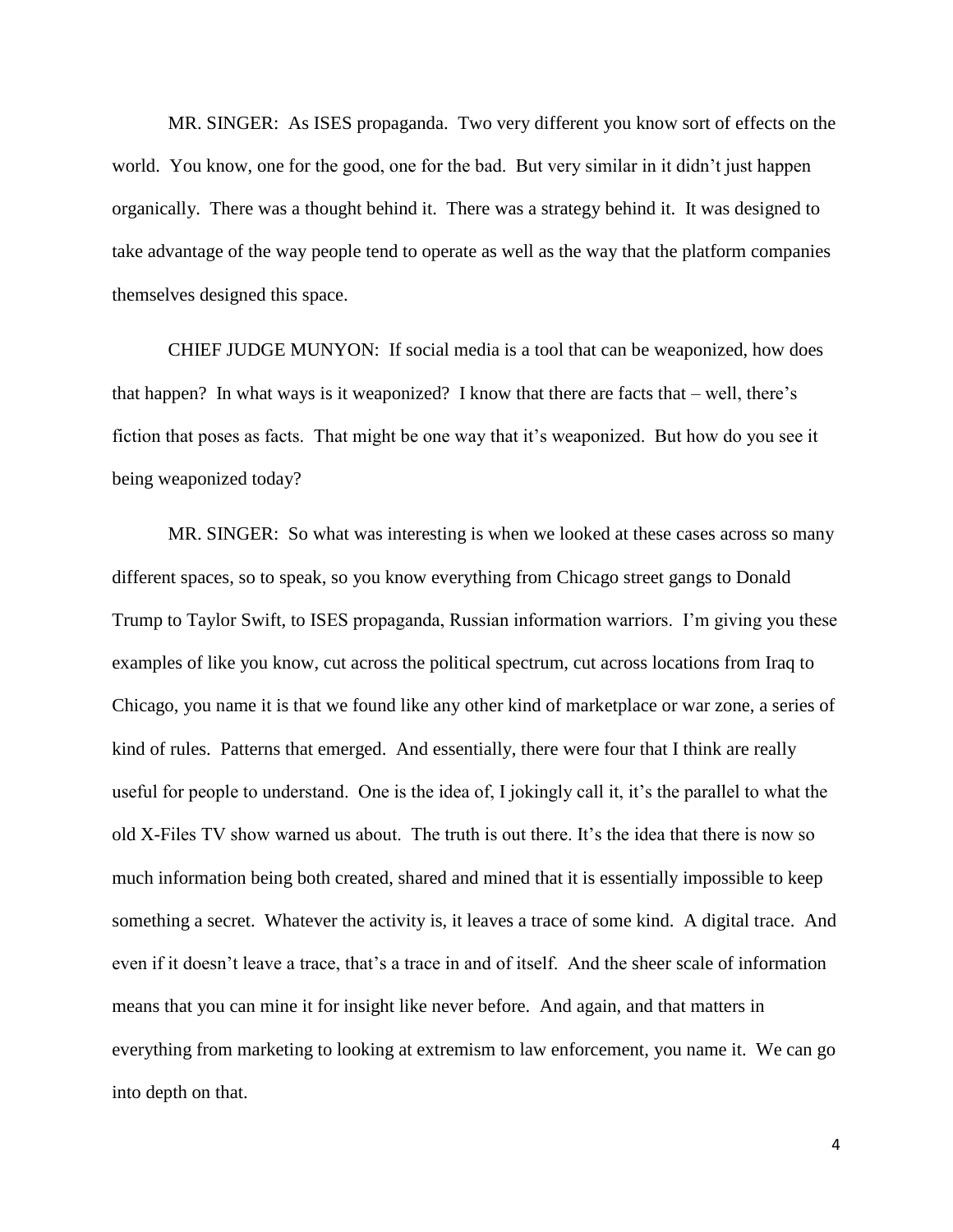But the second rule, and you were hitting on this in this idea of miss and disinformation, is that the counter to that is the idea of bury the truth underneath a sea of lies. Don't try and hide it, hide it underneath a sea of lies now. And that's what we see in everything from Russian information warfare to how everyone from corporations to teenagers deal with bad news, to how it's hit our domestic politics. Then you get this third rule that comes out of these. We're in a world now where virility trumps veracity. When it comes to the power of information, its ability to shape people's beliefs but also their actions. Not just online but their beliefs and actions in the real world. It's more important that the information go viral. Its speed, its reach matters more than the truth of that packet of information. Now, the truth can go viral but again, it's the speed, it's the reach that gives it. And we can see this in everything from politics to protests to what's played out during the pandemic and the associated, what they call the infodemic of false information that swirled around it and caused people to take actions that literally have harmed themselves. It had led to not ones, and twos, and tens, thousands, tens of thousands of lives lost due to misinformation and deliberate disinformation about the pandemic, something that's particularly hit Florida hard. And then we get to the final rule that comes out which is the idea of a world of new powers and new possibilities. And what comes out of that is in particular, not just what you can accomplish online. And emergent, you know, groups and leaders that wouldn't have been so in the past. And again, you can think about this for the good. You can think about it for the bad. Whether it's Donald Trump or Black Lives Matter, wherever you fall on the spectrum of what you think about them, both of those would not have arisen without the power of social media. But it goes beyond that. It's the power that, so to speak, the powers behind the throne have, the role that the platform companies, the Facebooks, the Twitters, in particular the Mark Zuckerberg's have to shape what plays out online and then the real world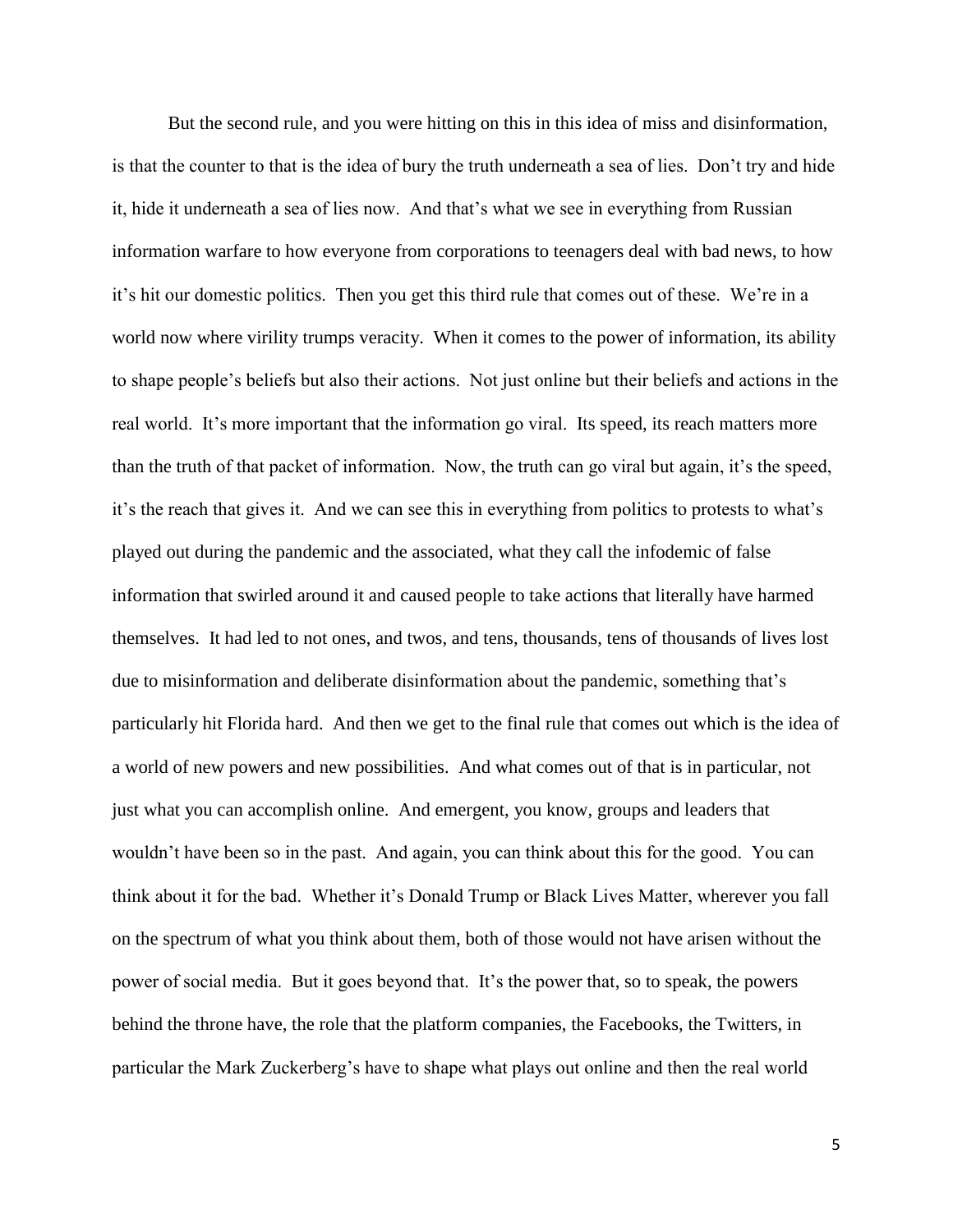effects. And of course, that leads to just a whole series of political, economic and yes, legal questions that we're going to be wrestling with for certainly the next decade.

CHIEF JUDGE MUNYON: How does this effect just the average Facebook user or social media user?

MR. SINGER: If you are online, you are both a target of this and a participant. And in both cases knowing or unknowing, you are, whatever you read, whether it's, you know wake up and the news that pops up for you on Facebook or Instagram or Twitter or LinkedIn, whatever you're in, algorithms and the deliberate shaping of those algorithms, whether it's by the platform companies or by the various groups that are trying to influence what you see and not just what you see, but what you believe and how you act, you are constantly targeted. Whether you know it or not, and in turn part of the goal of that targeting is to get you to become a participant and click on it, share it, push it across your own network, your friends, your families, your coworkers, and drive it viral. Again, whether it's the movie that you should go see or that you enjoyed, or your happiness or outrage at whatever the latest news and politics was, you name it. And again, the goal is both the physical action of the click, of the share, but your physical action in the real world. What you buy, how you vote, whether you show up to a protest or not. And again, it can be something that is real and heartfelt. I want you to feel real happiness. I want you to feel real anger. Show up to this protest. Or it can be somewhat, someone deliberately trying to manipulate you. To give a Florida example, there was a fascinating – it was a protest in Florida that Russian information warriors manipulated both sides of it. So they posed as Trump supporters organizing a pro-Trump physical protest, in the real world protest. Got people to turn up, to show up at it, physically to show up in Florida at it. But they also then pushed, hey, look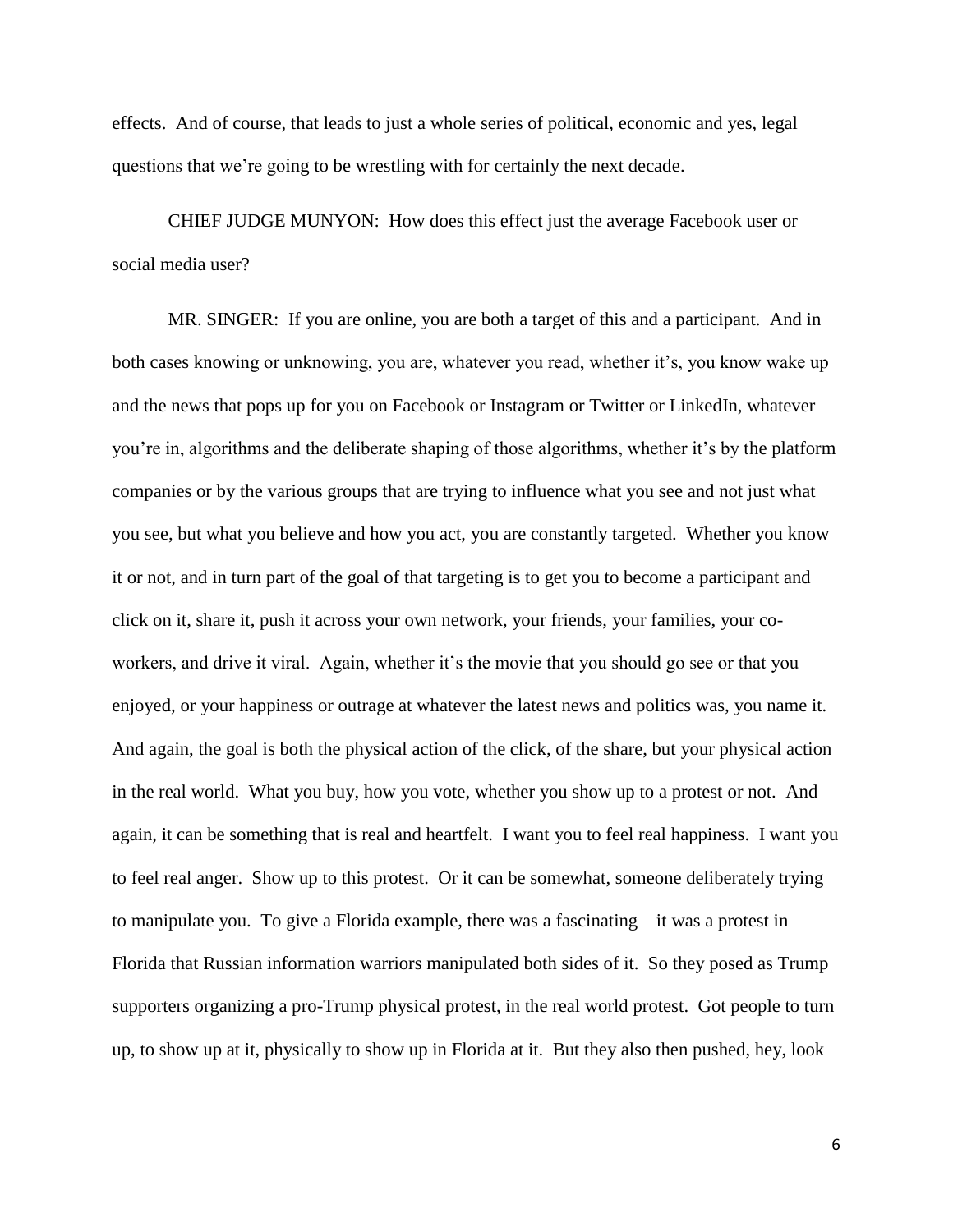at this protest. It's going on. All the Trumpers are showing up over here and got people to show up to counter protest at it.

So what I'm talking about here is, you can have either real movements or false movements that can be generated online. So much of this push for you again, and we can talk about the legal side of it, it's to affect people's lawful or illegal acts. January  $6<sup>th</sup>$  is a near perfect/horrific example of a social media event. Everything from the motivation of it to the coordination of it, to literally the activities themselves were all kind of made for social media. Even to the legal questions that follow. Roughly half of the people that have been indicted so far for January 6, their own social media posts have been used as evidence against them. But it might be something again that's kind of pernicious or it can be something that is you know positive, go back to that ice bucket challenge example. But I think what's so crucial about it all is to understand our own role in it and not be unknowing participants but be knowing participants and be responsible knowing participants.

And this connects to the second legal action, legal issue at play is that it's not just about you and I, the participants, it's about the role of the private companies. And of course, that's a huge legal question that's playing out is, in terms of, you know, everything from their market power to what do they allow or not on their networks, to what are the consequences for them and/or users on their networks legally for when online activity creates real world effects.

CHIEF JUDGE MUNYON: How do the social media companies contribute to this? And I call them social media companies, because they're really not just technology companies anymore.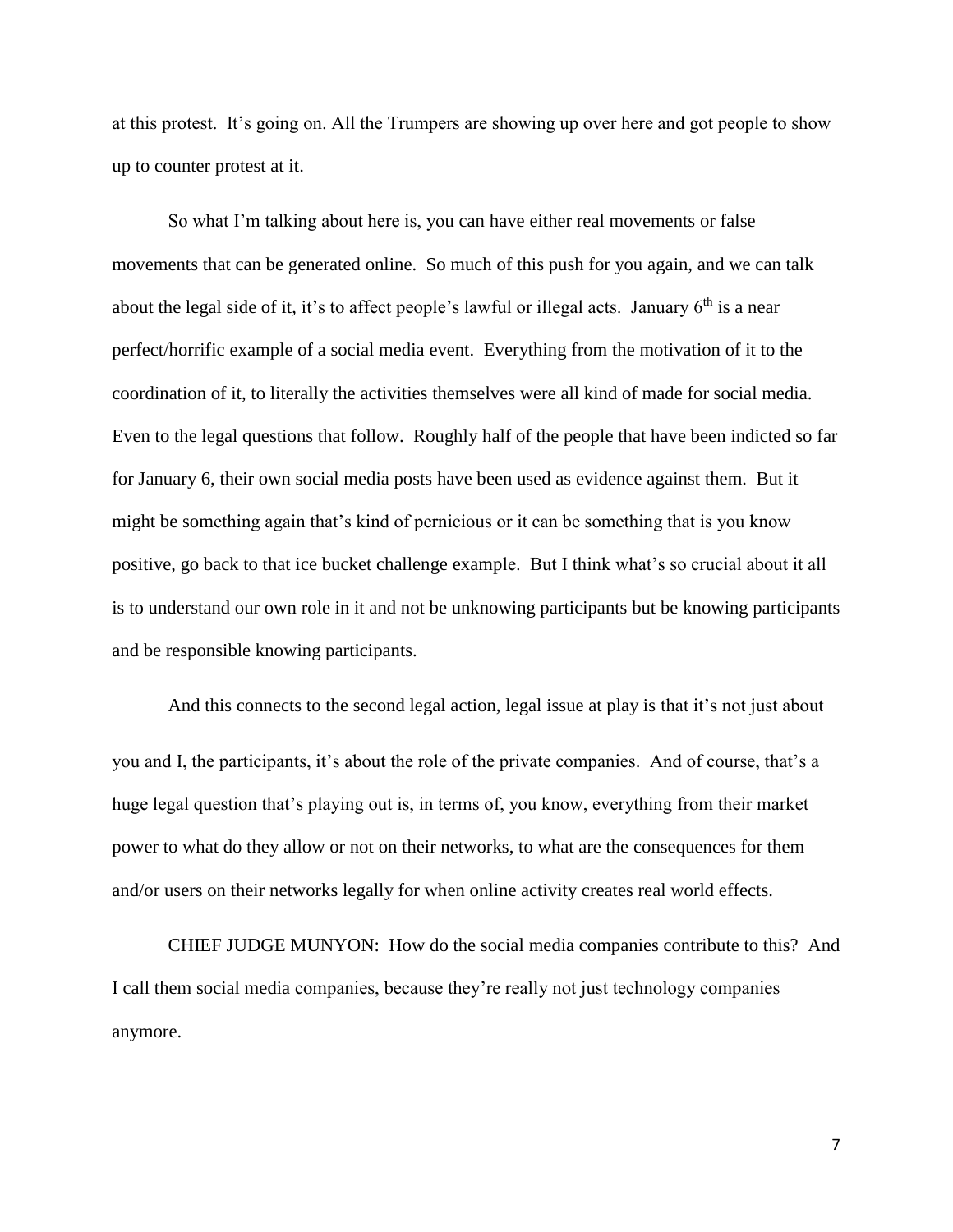MR. SINGER: That's a great way of framing it. They – and this is how  $\Gamma m$  – how to put this – one of the pushbacks that I have against them, and I've done it in person and directly with the execs, not just on podcasts, is that they are akin to parents going through the stages of grief. So they created something. It was their baby. And when I say they created it, in almost every case, it was an individual, a very small group of individuals that literally wrote the software for something. Mark Zuckerberg you know writes the original software for what was called Facemash, now Facebook. It was originally designed to help fellow college student's rate who was hot or not. That's the origin of all this. But their baby grows and it goes off into the world. And it does well. And it makes them proud. And it makes them billionaires, and gives them great power. But along the way a couple of things have happened that they're in denial of. One is how you framed it, is that you may visualize yourself as the creator of technology, an engineer, you know, building in your lab so to speak or your dorm room. But along the way what you built changed. And it's not about technology anymore. You're running by one definition the largest most powerful media network in all of human history. Another way to think about it is that it is a combination of a public square and kind of a public utility in terms of people's dependence on it for everything from the news to marketplaces, to public health information, you name it. As I noted, it's also simultaneously a bit of a battle field where contending forces that range from Russian military units to militants in Iraq, to extremists in Duval County are all trying to utilize for their own ends including for violence. And so that brings for the companies and their creators a very different set of responsibilities than you're just making technology. And there's that aspect of denial and then guess what, their baby's not just grown up but they've gotten into some trouble. Some bad things have happened. It's you know no longer the cute baby. It's you know the surly teenager that's you know gotten tattoos and maybe has gotten in a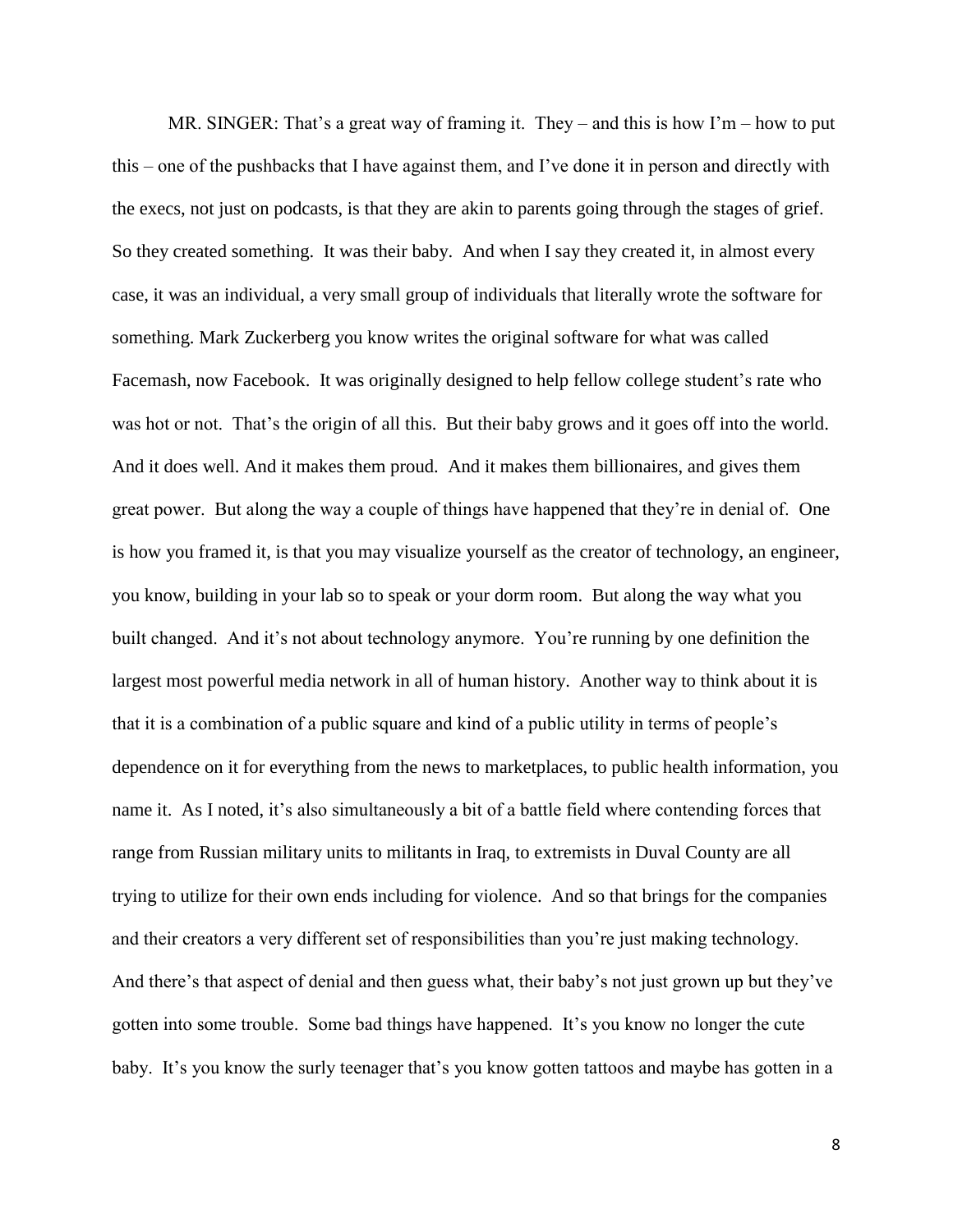couple of fights with people. And you still think of them as your baby but they're causing some damage out there in the world. And you have to look at what your role in that is in both, how did you potentially create that and how do you reign that in. And that's something that's played out right now I think in particular of the latest revelations from the various documents the whistle blowers have revealed. And this applies to Facebook, but it's played out in a number of the other companies, is that the other aspect of the denial is that this kind of denial of, oh, but what we created was only for the good. And so they've moved into that next phase which is bargaining. It's that, okay, remember when I said nothing bad was happening on my network. Well, now I accept that bad things have happened on my network, but here's all the awesome stuff that I've done to prevent it, to change it. But as we're seeing from the whistle blower documents, that almost always came after the fact of the bad thing. Whether it was child porn to extremism, to vaccine misinformation, to January  $6<sup>th</sup>$ , to harm  $-$  to teenagers who are harming themselves, giving them suicidal thoughts that in each of these cases the information was surfacing within the company and the company would respond usually by pushing that information back down and/or after it went public then doing something about it. And so it's kind of in that bargaining mode and it's the same thing when it comes to the questions around market power and business practices, it's okay, these are all the things that we'll do so that you don't more regulate us. And what I'm getting at here is, it's going to be very interesting because you know, how do we deal with this? Well, you work in this space, these are legal questions. And they're legal questions in terms of everything from do we need to create new laws. There's been some legislation around that, or is it we need to alter or enhance our interpretation of old laws, whether it relates to media or even SEC questions. There may have been some things they've told their shareholders or in public announcements that weren't valid, or is it that whole other part of American law where,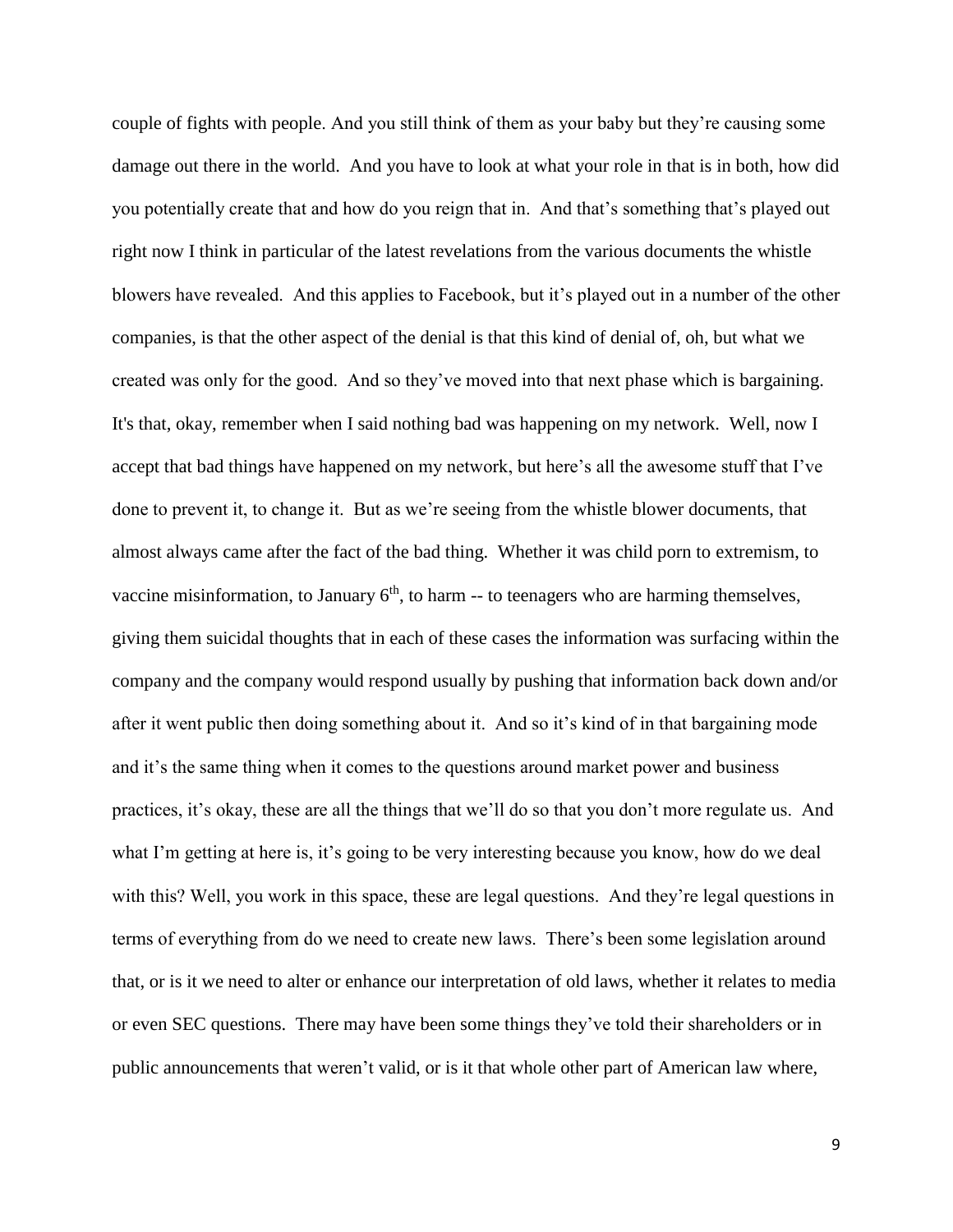you know what, we really don't do new regulation all that well, but we do litigation really well so maybe it might be some lawsuits that come in here. But so much of this is, what I'm getting at, it's not just a question of politics. It's not just a question of markets. It's a question of law.

CHIEF JUDGE MUNYON: We'll get to the courts in just a minute. But I have noticed on social media that you can find almost any viewpoint that you want. And as a society not only have our politics become divisive, but just our society has in many ways become divisive. How has social media contributed to that?

MR. SINGER: It's a great question. And when you unpack it, there's two crucial elements that you are talking about. So you began by saying you know, the issue is you can find any information that you want. So think about it this way. Through most of human history, all the way up to when you and I were growing up, we lived in a world of information scarcity. When you wanted a question answered, anything from who built the pyramids to what's the best pizza restaurant in my town, to where does this new virus come from, you usually pre-internet, pre-social media, did not have a wealth of resources to turn to. You went to some, and going back to an important word that you used, either the media provided that to you and the media is literally the word taken from the middle. It's a profession that takes all the world's information, boils it down. It's the median between all the world's news, funneling it down, then sharing it with the consumer. That's the way it's always been back to literally the creation of the word, back when they invent the printing press in the 1400's. That's why it's called, we call it the media, the press, it was the idea from the printing press, right. So you either did that or there was some authoritative source that you could go to. So if you or I were kids and we were – wanted to find out who built the pyramids, I would go to my World Book. I'd go to my encyclopedia –

CHIEF JUDGE MUNYON: The encyclopedia, yes.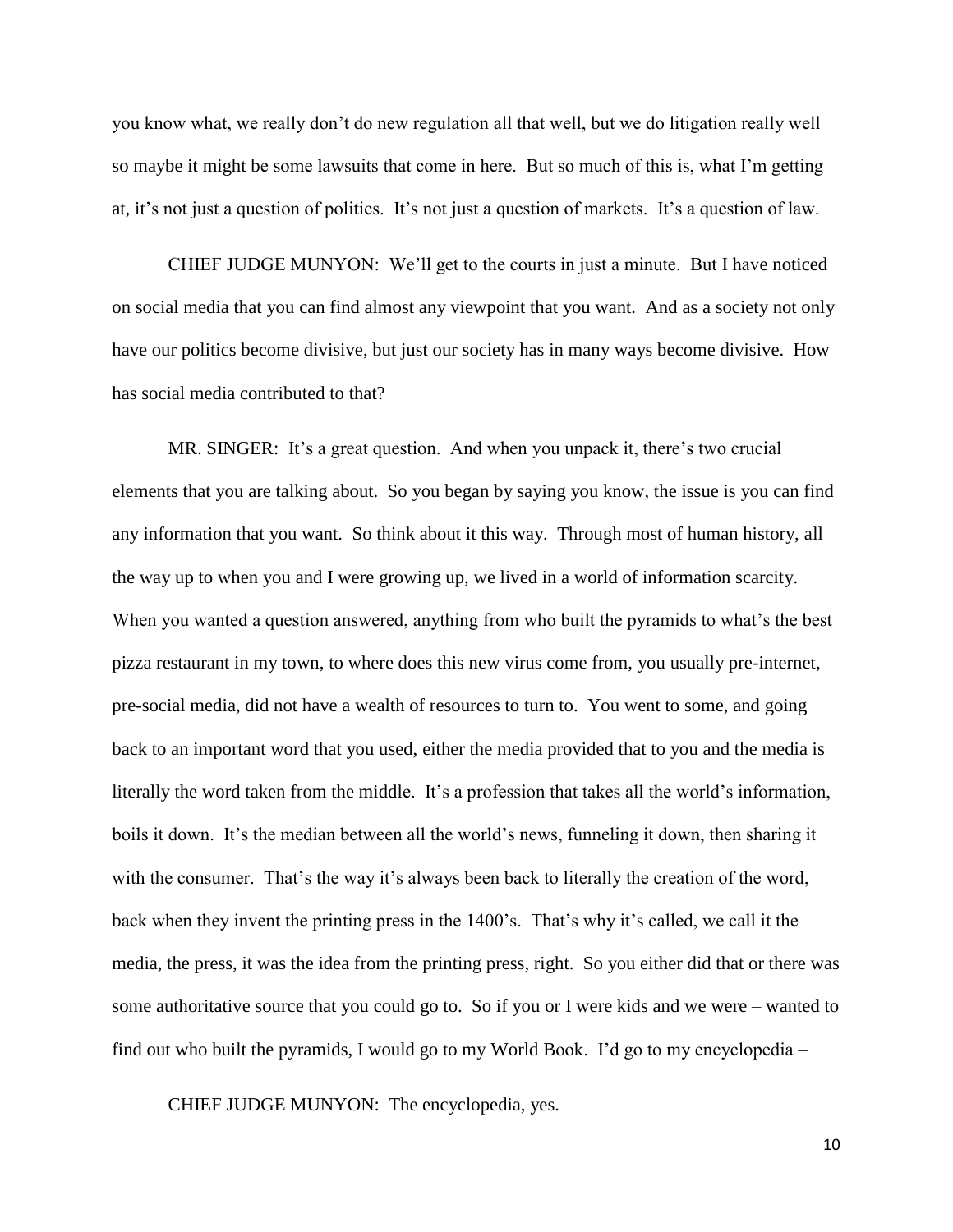MR. SINGER: -- right. Okay, now, you want to find out everything from who built the pyramids to where did coronavirus come from, you go online and you don't struggle to find information. You struggle to find the truth. Go back to that notion, bury the truth underneath the sea of lies. There is a wealth of information out there. Some of it valid and true. Lots of it not. But it's not just the sheer scale of it, it's the idea and this is the second part, it's the role of the algorithms that what you see is shaped by this combination of how the platforms work. They were for profit models designed to increase engagement, to get your clicks, your shares and those people within your network that drive you towards those clicks and shares. And so that is how you know within – you're a kid, you want to find out who built the pyramids, say for example, you're doing a school project, within two – you go to – you know, you'll go to YouTube and in two hops you're being told aliens built the pyramids, right. That was not in my World Book but that's what you're being told. It's the very same thing on coronavirus, vaccines, whatever we saw, to voter information, et cetera. That algorithmic part hits that second question that you asked, which is, you said, you know, how is this contributed to division? Well, so essentially, there's an idea, it's a term called homophily. Homophily translates as love of self. And it's essentially the idea that we're drawn to people who think like us and that's – whether it's in politics, whether it's in sports, whatever it is, if you are a sports fan, so I'm going to be tongue and cheek with you. I'm a fan of a successive NFL team, the New England Patriots as opposed  $to -$ 

## CHIEF JUDGE MUNYON: Tampa Bay.

MR. SINGER: Oh, you're from Tampa Bay so we lost our key player to you all. I was hoping instead you were from Miami or Jacksonville but I was going to do a little bit of Florida poking there. But the point being you go online and both the algorithms will steer you towards if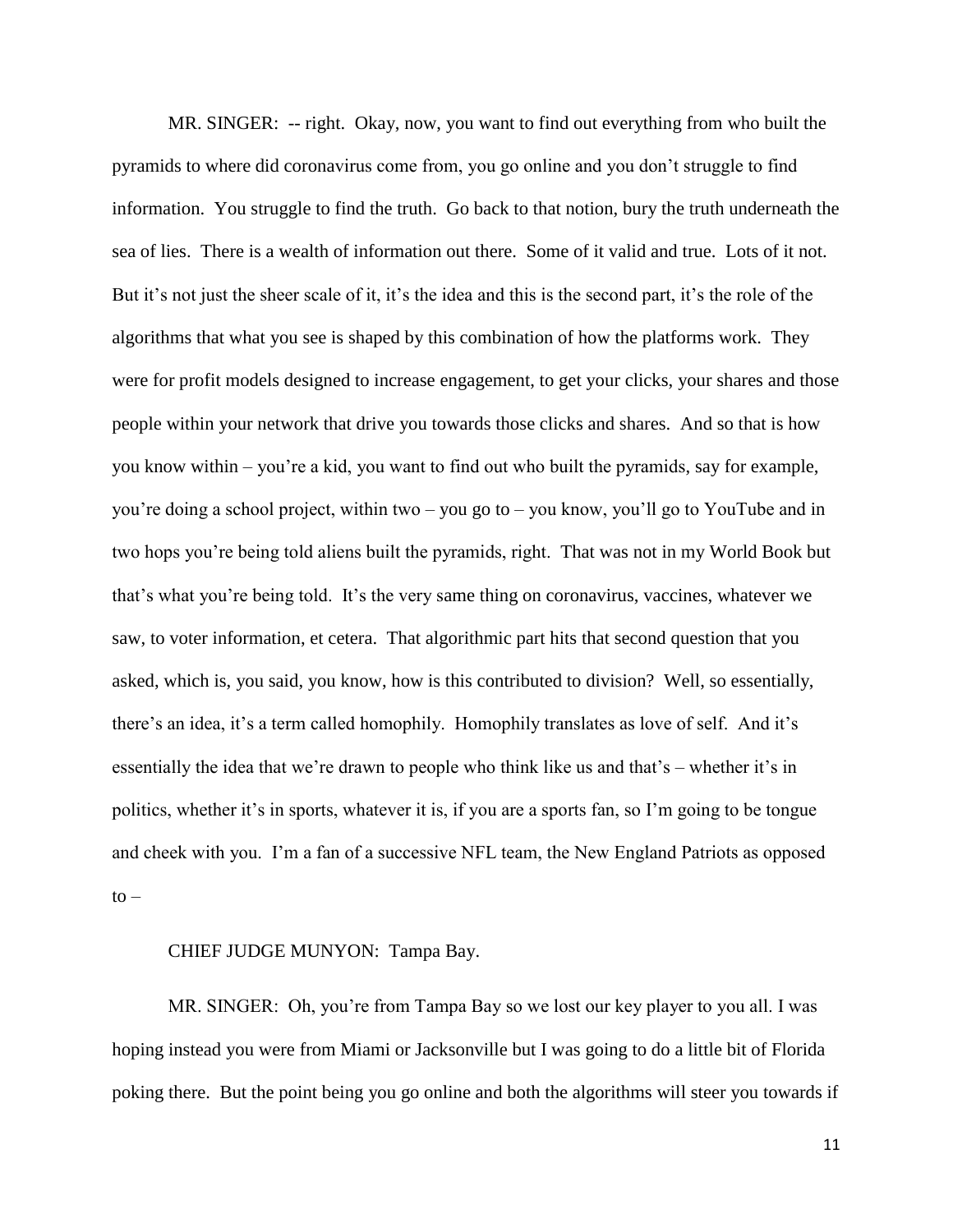you're from Tampa Bay, it might pop up Tampa Bay to who do you – you're drawn – you're drawn to news of Tampa Bay Buccaneers. You see someone else posting things about the Buccaneers, you're more likely to engage with them. You might join the Facebook group of them. And whether it's sports, whether it's you are into horticulture and you want to add other people who are into gardening to your right wing, your left wing. You're into white power, you're into – whatever it is, you are drawn into these clusters of people that are like-minded and the algorithms and the whole enterprise that is built around it re-enforce that. You get pushed more and more of that information. And you have a business ecosystem, media outlets that get more clicks if they service that. So Breitbart on the right was literally created by someone – Andrew Breitbart with that in mind. He actually was, part of what's interesting is, he also helped devise the creation of Huffington Post on the left recognizing the same phenomena. And so this division in part, it's not the sole cause. There's lots of other things that have driven partisanship in the United States, but what social media has brought into it is more and more of that info bubble where it's not just kind of partisan divide where you know we can see that coming out of, redistricting and gerrymandering. But what social media has done has created these different realities for people in their differing bubbles and re-enforcing them.

CHIEF JUDGE MUNYON: They never hear dissenting voices.

MR. SINGER: They never hear dissenting voices or they actually rethink their beliefs on something that they themselves observed and saw. So a sad and horrible example of that is one of the most momentous events of American democracy here in my lifetime, which was January  $6<sup>th</sup>$ . The events of January  $6<sup>th</sup>$  seemed to have shocked everyone during it, but afterwards a recasting, a narrative war built around the acts – the actions on January  $6<sup>th</sup>$  and we have seen a change in beliefs among one of the info bubbles as to everything from the participants that they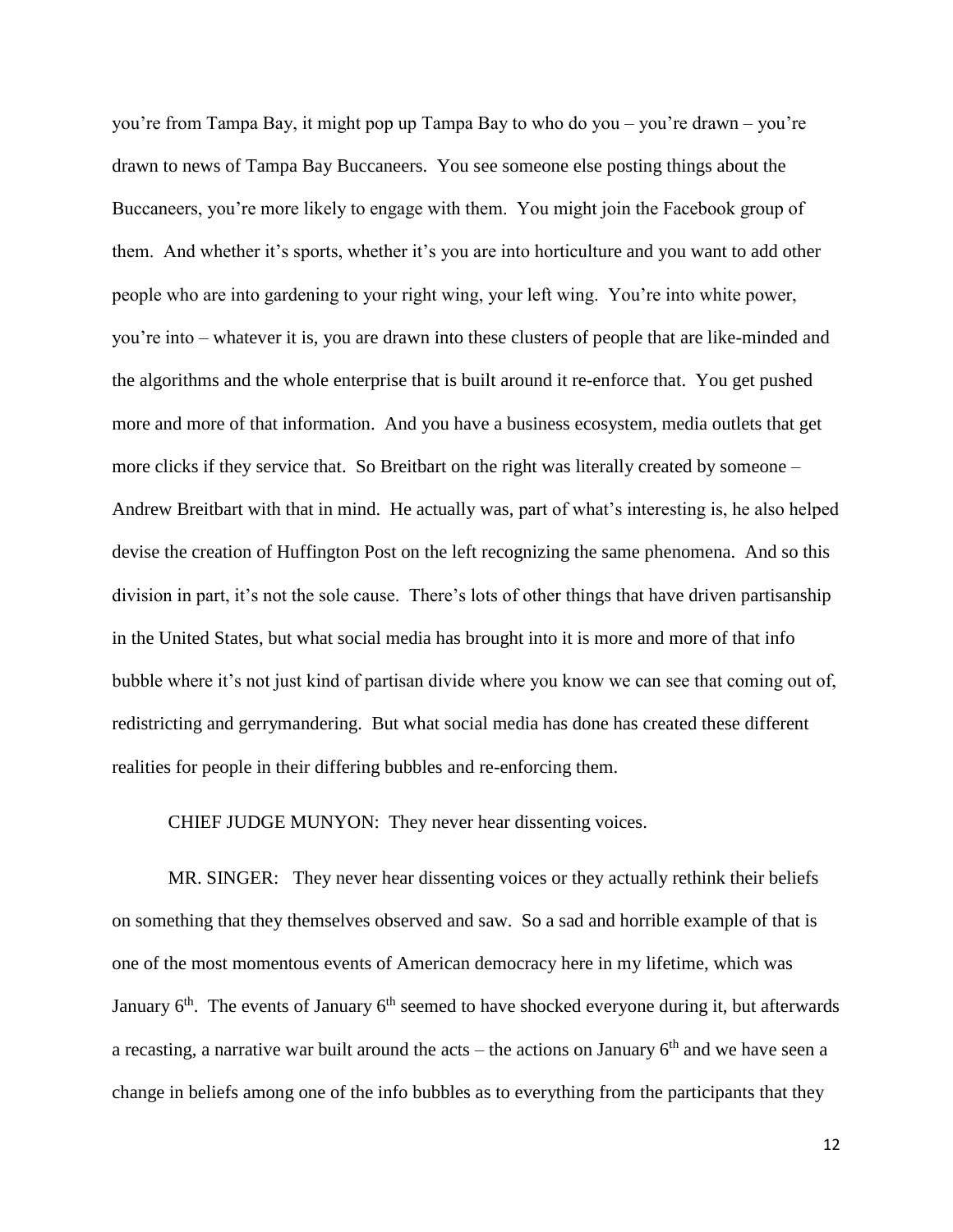were heroes, to the person who – martyr is used to the justification of it, the number of people that believe in what was called, it's a series of actually sixteen overlapping conspiracy theories on stolen election. And I say conspiracy theories because what's fascinating about these sixteen is go back to where we were before, they're contradictory. They're not aligned and every time they've been tested in a court of law they've failed, including even in front of judges that were appointed by Donald Trump himself. And yet the more over time that we get away from the event itself, the more over time that they've been debunked in various courts of law actually we see more adherence to the belief. So the disinformation campaign has become sticky in part because of this info bubble and so you can see like fascinating changes in even something that people saw with their own eyes, felt over time they changed belief. And we can see similar things in everything from pandemic measures to  $-$  it's a really interesting case example of how you can alter people's preferences and actions. Yeah, and unfortunately so.

CHIEF JUDGE MUNYON: It sounds as if with each click, these algorithms are manipulating to reinforce my deeply held beliefs.

MR. SINGER: So each click, not only you become more involved and you – and what's interesting also is if someone pushes back directly against you online, you actually will – not you personally, but the statistics show you're more likely to dig in. But the real key in this is to go back to the notion of a combination of a battlefield in a marketplace. Each click, actually each choice not to click is a little tiny experiment. It sends back information to the original creator, the pusher of that, whether it's again, a digital marketing campaign for a movie, for an electoral race, be it for President, Senator, Judge, whatever. It sends back information, not just about you, what are you likely to click on or not. And again, not just the information content, but all the way down to the packaging of it. What color are you more likely to respond to. The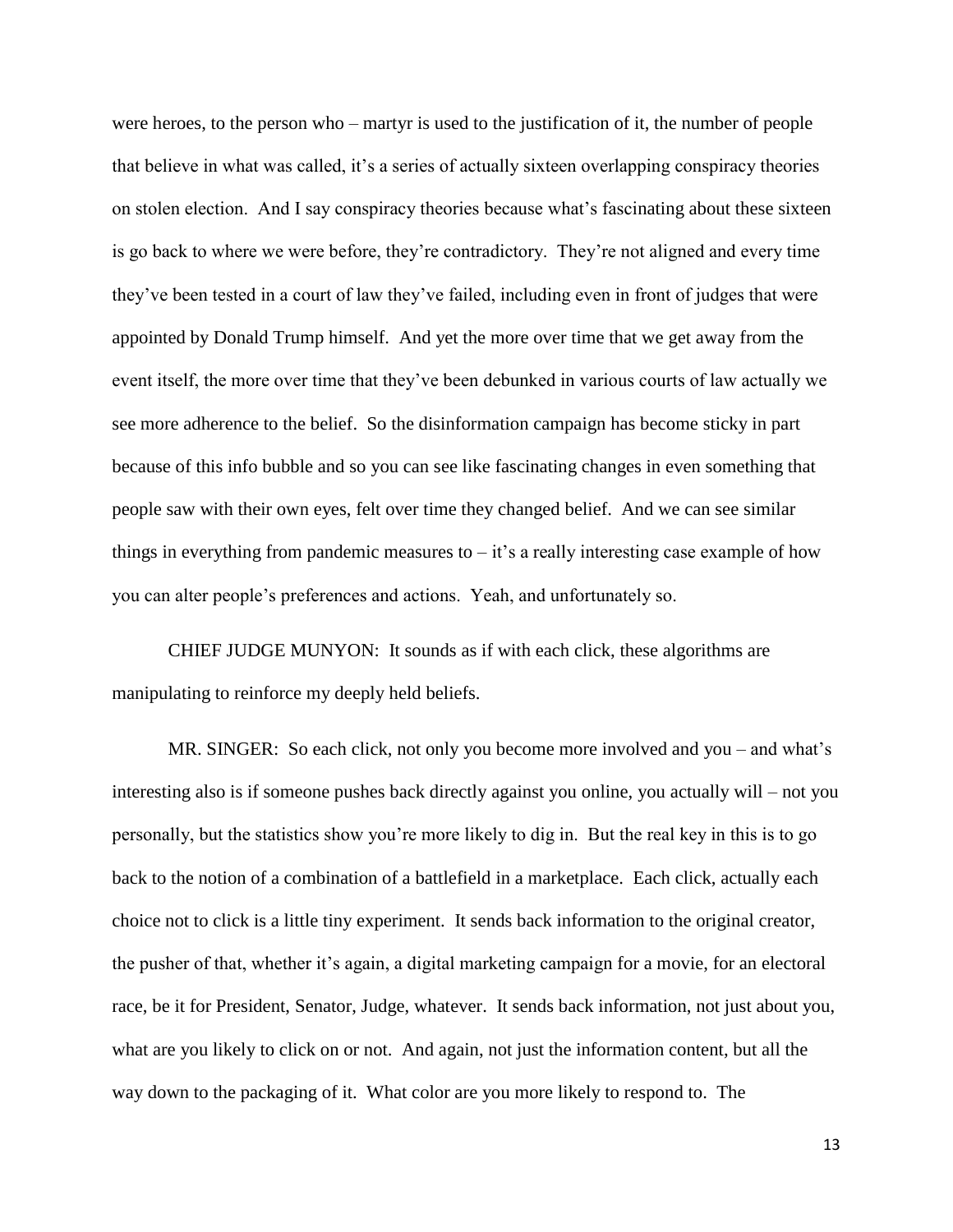psychology, is it a message that hits an emotion of fear or is it one that hits an emotion of pride or an emotion of family, whatever. It not only provides information about you, but also people that are just like you. People of a similar age, a similar gender, income, geographic setting, whatever it is. So if you click on it, we then pull that data and go, okay, this is what someone who is of such and such in age, from such and such a county, who drives, we can pull the data, X model of car, all these different points of data. They're more likely to react to information packaged in the color, light blue and striking their fear phenomena. So let's for the next round go after everyone with that background and package it in that way and we're more likely to get their clicks, right, and their shares across their network. Because the key is the shares are what they're after because they don't have to pay for the share. The share is the free part. That's you doing the job for them. That's you –

CHIEF JUDGE MUNYON: That's their free advertising.

MR. SINGER: That's you carrying that message to everyone in your network and importantly, you putting kind of your stamp of approval and trust in it which is actually why, and again, this goes contrary to the way they think it, why people that are in greater positions of power or trust, be it judges, lawyers, or veterans is another example, are – they're like the gold coin in this space because them pushing your message, wow, they're putting their sort of stamp of credibility on top of it. And that actually again, you know, I think sort of brings greater responsibility towards those who are in those positions of trust.

CHIEF JUDGE MUNYON: So how do you see this weaponization effecting the courts?

MR. SINGER: Gosh, I think we can see it in a lot of different ways. And again, you know, I'm not a lawyer nor do I play one on TV or whatever. You know, let's just kind of walk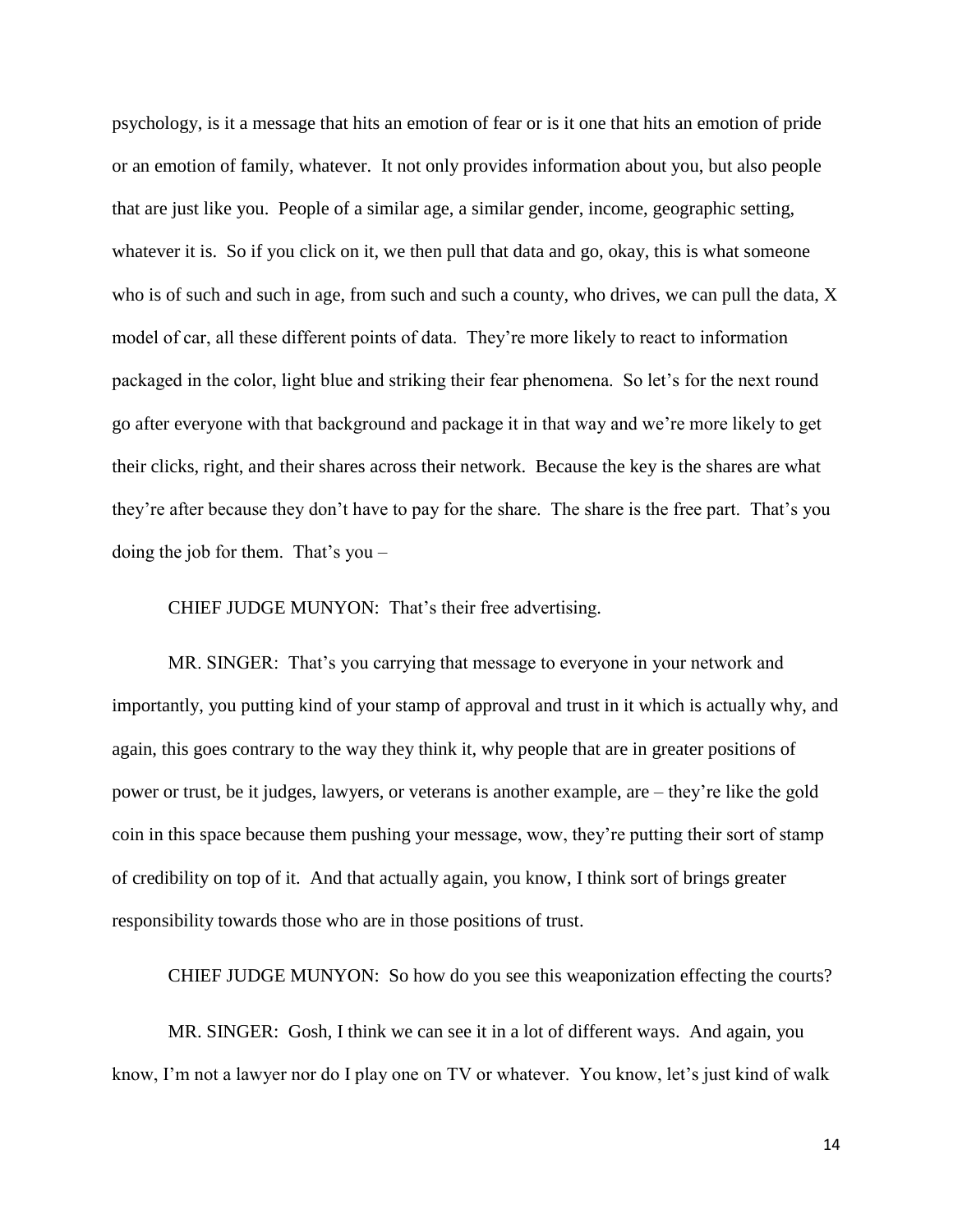through it. On that notion of sheer scale of information, I think you can wrestle with it in everything or, sorry, the courts are already wrestling with it in everything from this is a wealth of potential evidence that might be and has already been utilized. And I don't just mean you know the criminal posting on Twitter I did it, you know, guilty plea. I mean, as an example, your average smart phone has 25 sensors on it. Everything from visual data, what camera is showing to geolocation, where in the world was it. Think about your average home right now, all the devices that are collecting information. You know, everything from temperature data to which door opened. I mean, there's just so much information and of course it also creates a data trail, you know, follows you through life. That information might be utilized as evidence and is being utilized as evidence in new ways but it also in turn raises you know all those constitutional rights questions, privacy questions, you name it. Let's look at it within the court itself. How do you use that information in everything from jury selection to legal strategy. Even down to I can learn certain things about judges and what are they more or less likely to do. I might incorporate that into my legal strategy. I mean, so just the sheer wealth of data that's available clearly will go through the courts but what is allowed or not, how do you make use of it or not. Okay, let's go to that question of bury the truth underneath the sea of lies. Same thing on everything from the evidence, how do I you know, is the data truthful or not, can it steer me in wrong directions and/or steer juries or lawyers or judges in the wrong direction. Understanding new issues like algorithmic bias are huge for people working in courts. To how are we casting doubt on various legal issues right now and there's you know been deliberate campaigns of disinformation about court rulings. That everything from the national to the state and local level, it's been obviously one of the major challenges related to elections and the role that courts play in that. Go back to the example I gave you, kind of the big lie. I mean, a series of courts made decisions but those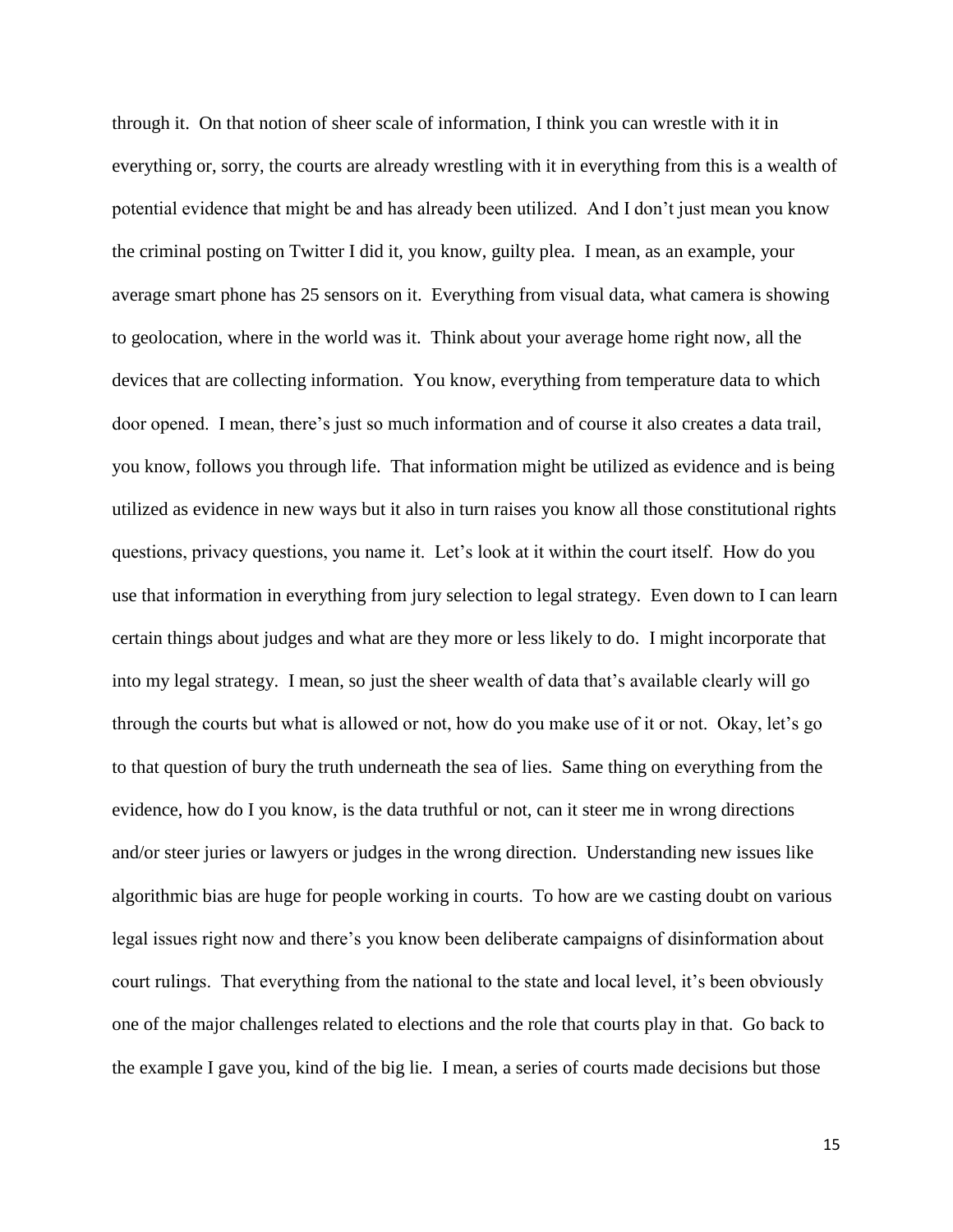decisions were not respected in the way that they were previously because of miss and disinformation campaigns around them. To the question for the courts of how are they going to adjudicate all of these new legal issues that surface, of what is allowed or not, whether it's at a personal level. We've seen all the way up to the Supreme Court free speech questions. There was the, you know, what can someone say on social media or not, in what settings and what are the consequences to – there's probably going to be market questions that courts are going to help resolve. You know, market power. How do you make use of customer data? I mean, it's almost like a combination of going back in time and saying, there's this new thing. It's called the telegraph. And there's this other new thing, it's called the computer. How is that going to effect the courts? It will effect everything from kind of the transfer of information in the courts to courts had to decide, you know, whether ultimately to break up a company called American Telegraph and Telephone, ATT, right?

CHIEF JUDGE MUNYON: Right. Yep. So our court has a social media presence. Do you see courts having that social media presence being potentially damaging? I mean, they do provide a function of letting people know what it is the courts do, but there's a dark side to social media as well.

MR. SINGER: So in general, I'm a supporter of official outlets having these – of official organizations, government agencies, leaders, et cetera, you know, whether it's national government, state and local. Same thing for corporations, having these accounts because in many ways, you know, to give a different kind of parallel, social media is like a vacuum. You know, nature reports a vacuum so if you're not there, someone is going to fill that voice for you. It is also where, not just the public, but the media, local, state, national, newspaper, TV, radio reporters are drawing their information. There was a study that found that 90 percent of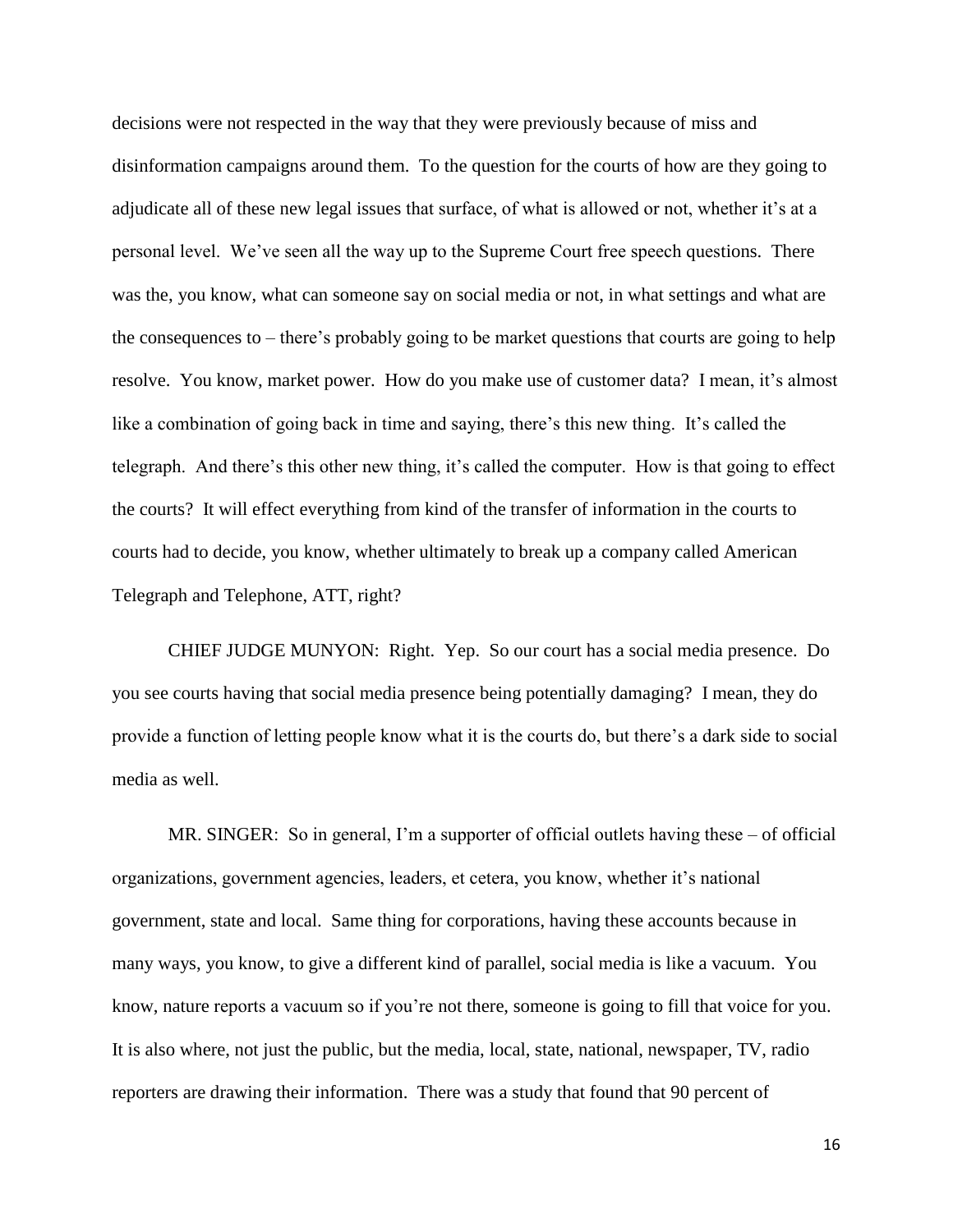journalists use social media to determine what stories to cover or not, what angle to take, utilize them in their stories, quotes, et cetera. So I think it is essential that official outlets have it to be able to provide official news. It's you know back in the day, you know, someone would have literally taken a piece of papyrus, and a hammer and a nail, and nailed it outside the court or there would have been, you know, whatever the court – in ancient Rome there was literally a person who would you know read it out loud into the forum so you would have an official document – you know, we think of the court – there's official documents that are posted. They create books and the like so it's a form of communication. You need to be there. It's – I think it's valuable. Now, that said, there have been problems and the problems emerge.

One, there's obviously a cyber-security concern. There's sometimes accounts that have not been well secured and someone else has hacked and take that over. So it's an alternative voice substituting for that official voice so you need to be secure about it. You also need to be responsible with that official voice. It has to be truthful. It has to be  $-$  it has to be authoritative. That does not mean it has to wait for everything to be done. It can provide partial information. This is what we know right now. We will soon provide information on X, Y and Z. That is better than staying silent. And again, but saying this is what we know right now does not mean lie. That is a way to lose credibility in this space. There is another question for official outlets that there's a little bit of a back and forth on, which is tone or kind of personality. Some official accounts stay very official so to speak. This is the court ruling. This is the hard data. We will have this event. It will be broadcast here. Other ones sometimes take on the personality of the space that they're in as a way to draw eyes. Great examples of that range from Wendy's, the hamburger company has a very lively account. It gets into arguments and a flame war so to speak with Burger King and its account. The CIA account is actually pretty lively. You know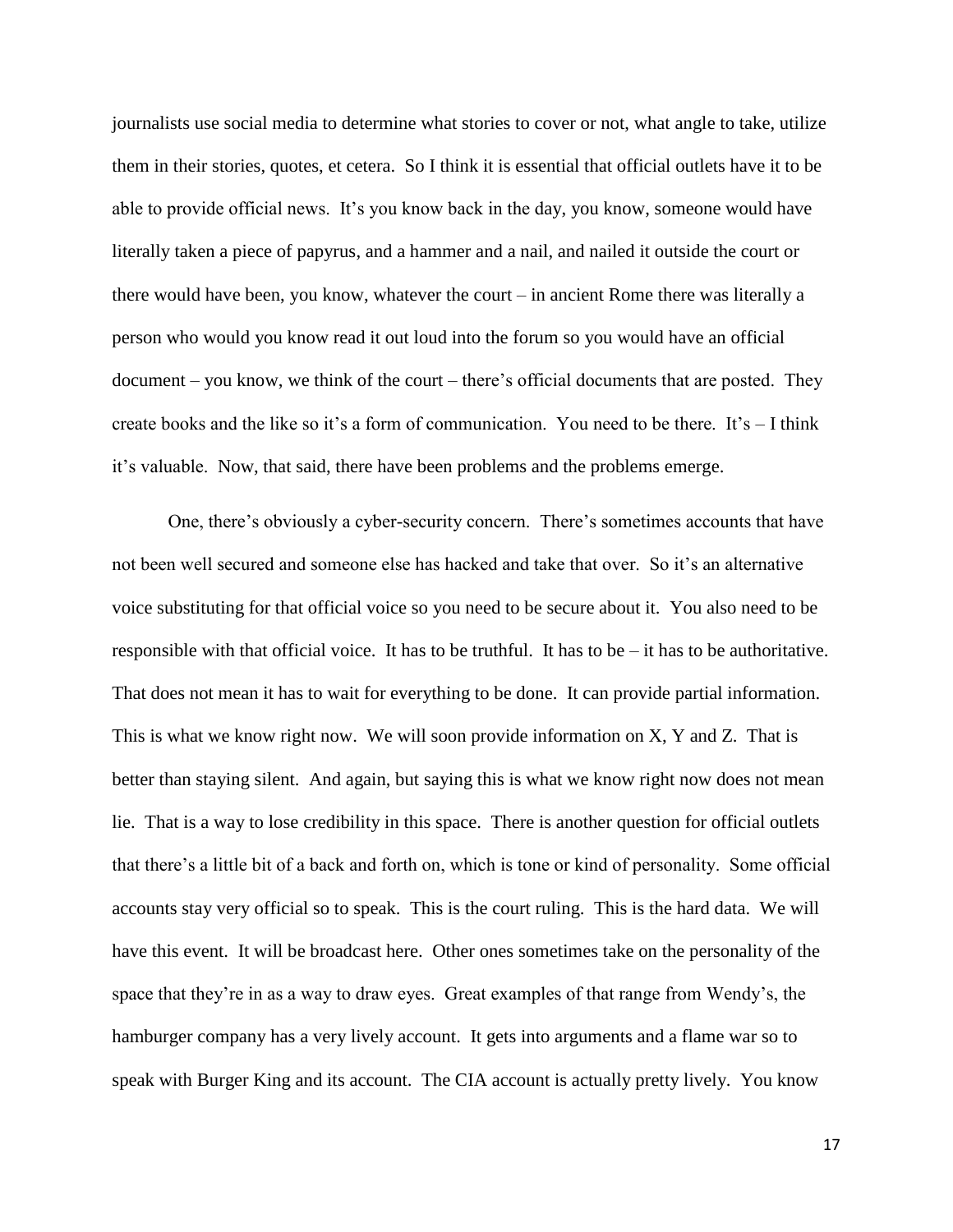it's got everything from CIA history to occasionally might be a little bit snarky. If you're going down that pathway, on one hand it's more likely to draw eyes. It's more likely to get people in which is valuable. On the other hand, you still, you know it's a tightrope and so you want to be careful that the audience is in on it and gets that this is a personality that's designed for this space. You're still trying to maintain your trustworthiness and you know, you need to be careful not to go too far and/or, when these things get into trouble, it's usually when they take the joke too far or do a joke that lands poorly either intentionally or unintentionally offensive. We all know those examples of when they screw up and that's another part of that personality side that applies to anyone in this space, whether it's an official account to an individual. When you screw up, own it. And you know that's something that people have some issues with in this space. And so again, you want to be authentic but authentic in a manner that doesn't lose credibility.

CHIEF JUDGE MUNYON: Let's take a few minutes before we wrap up and talk about the future of social media. We've seen social media mature to where it can – it's changed from puppies and kittens to being – capable of being weaponized. Is that weaponization controllable? Do you see it being controlled in the future?

MR. SINGER: So I think we're going to see a couple of certain changes in this space and then other sort of there – we'll have to see how it plays out. So they go in terms of a couple of areas. One is there is very clearly a trend towards more and more intervention into what is allowed or not in this space. At the origin, it was an anything goes space. And then essentially the platform companies have gradually, but it's been fairly steady over time, intervened in terms of content moderation and you could almost see it, it's like a – kind of a precedent setting caseby-case basis to give a legal parallel. So originally, anything goes. Then it was wow, remember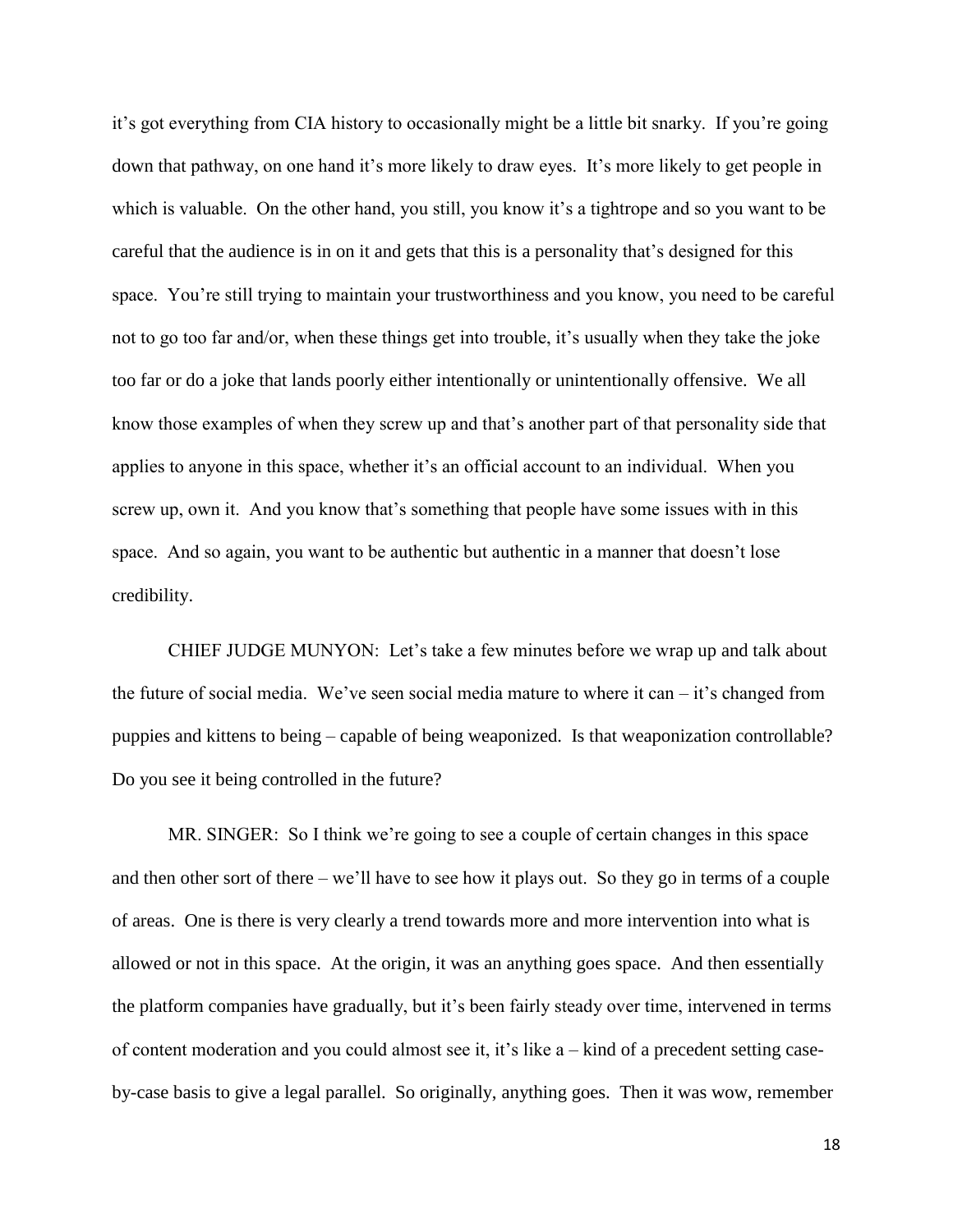when we said anything goes, we didn't mean child porn. Oh, remember when we said it was just child porn, intellectual property issues because we're worried about losing advertisers or lawsuits. Remember when we said it was just that beheading videos, yeah, not that. Remember when we said it was just images of violence. Well, also calls for violence. Remember when we said it was just things related to violence and primarily Islamic groups. Well, you know, we had Charlottesville; we had the massacre in El Paso so now we're going to do any extremists groups, not just of this one flavor. Yeah, pandemic, yeah, we're not going to ban information-related pandemic, we're going to elevate good information kind of after the fact. Okay, remember when we said we were going to ban information. Yeah, we're now going ban some of these forms of like anti-vaxxers and so what we're seeing is this sort of slow but steady intervention. I think that continues but obviously creates a swirl around them.

Second issue is there's been a constancy in terms of new platforms arising. So you know, you and I are not talking about My Space or Friendster. We're really not, you know, there's Facebook but if you're under the age of 20, you're like Facebook, that's where my grandparents are. You've moved on to Instagram, TikTok, to whatever is the new one. We also see an intervention coming out of that – I'm sorry, we see new platforms coming out of that gradual steady intervention kind of in response to it. So you saw the emergence of Parler, Gab, sites that catered to one political strand, kind of more far right. We've seen it, may or may not launch. Even Trump who was you know once the most powerful person arguably in the world as President, but before that, importantly and got to the Presidency because of his social media power, he's moved on to I'm going to create my own social network in part because of the interventions against me and the other. So we'll see that play out.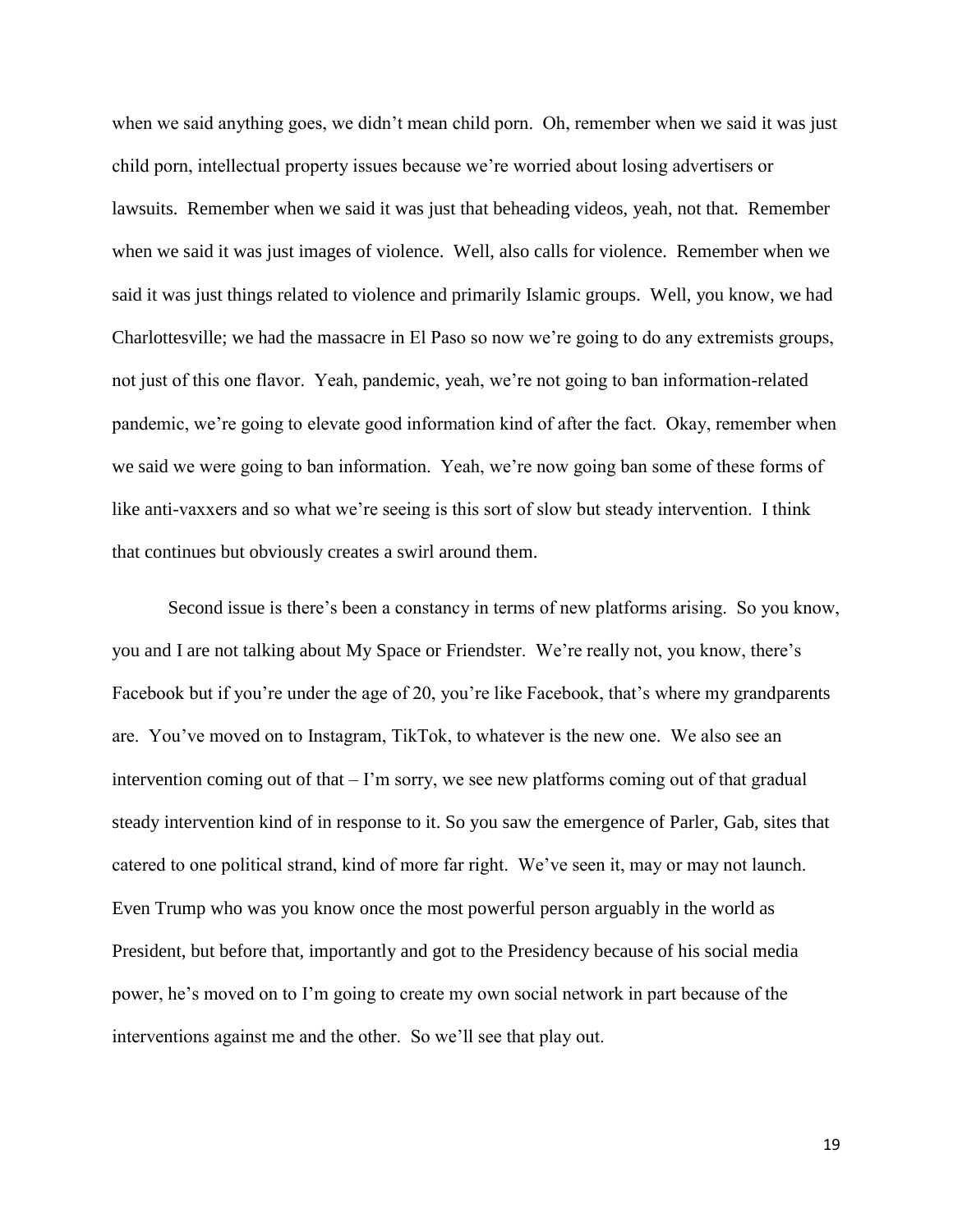Another vector of change is the question of greater market regulation. Clearly it's happening in Europe on everything from what the companies can do to privacy. I think we're going to see more of that inside the United States. Again, as we were talking about – I think it will come from a mix of interpretation of existing laws, court cases that set precedence, whether there're lawsuits or maybe even on the criminal side to potentially, I think those will definitely happen. Potentially we might see some new legislation pass. Another area is the question of new technology and what will AI do to this space. There's a – AI will be used more and more for shaping what's on the network. But also even creating false images on the network. It's publically called Deep Fakes where you can create a fake human face or even a fake video, a fake account that's so realistic it's hard for people to figure out what's real or not. That's something to pay attention to. So those are kind of some of the vectors. But at the end of the day, the most important thing is something we've not talked about, it's you and I. How do we change? How do we adjust? And not just you and I as individually, but kind of our society and that's really where you get to the role of education system. So this space looks very different dependent on how well trained so to speak we are to use it. We're not going to get rid of it. I know people would love it. That's just not going to happen. And you know it will be as effective as like the just say no commercials back in the day. We're going to be on it. It doesn't – you know, we're going to be on it because it's addictive but there's a lot of good that happens there. I liked the ice bucket challenge. I like seeing my cousins' party photos. I get my news from this space. I get my pizza reviews from it. But can we create a world where we're better trained to use it, where we understand the dynamics at play. And that I think will determine more whether it's this space continues to be kind of net-negative versus net-positive.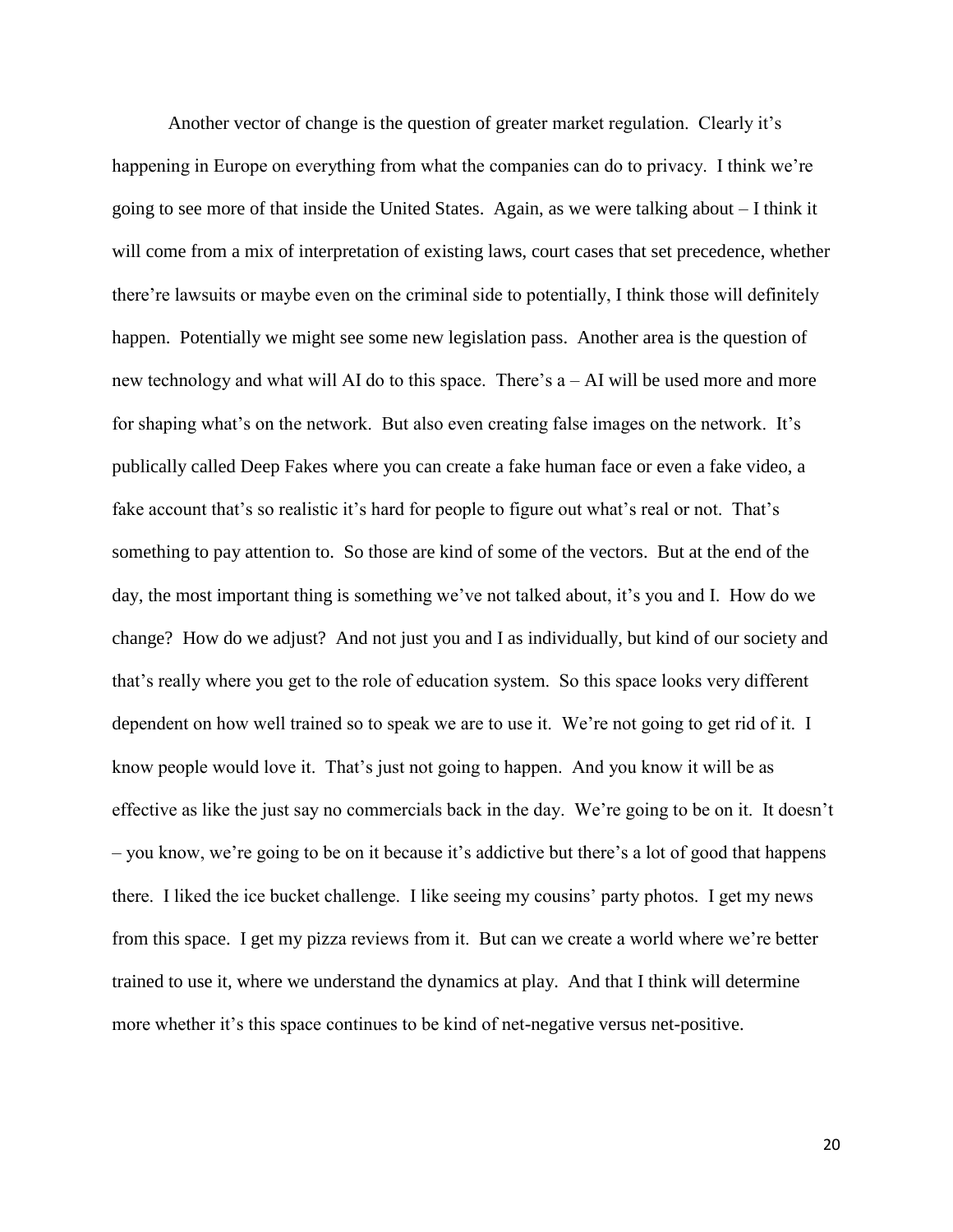CHIEF JUDGE MUNYON: And I think you have partnered with the state of Florida in coming up with some tools to train people on how to better train themselves to use the Internet and social media. Can you describe that project?

MR. SINGER: Yeah, so there's a great – it's a network of activity that has come together. It involves the think tank that I work at called New America. The National Association of Media Literacy Educators, but on the Florida side, Cyber Florida which is the Florida University systems hub for cyber-security education. And traditionally when you think of cyber-security education, you think of, you know, don't click that link and then you think of the people that are trained to go work in you know your IT department to do that. But what we found related to this discussion is that there's this whole other side of challenge, of threat. It's not just about someone hacking your network. It's about what we call LikeWar, hacking the people on the networks and so we set up a project that had a couple of tracks to it. One was research, to understand what's going on. The second was network building. We brought together the variety of different people in groups that connect to this issue that care about this issue but for very different reasons. You know everything from you work in national security, you work – you care about extremism, you care about Russian information warfare to oh, no, you care about technology policy. You care about law to, no, you are an eleventh grade social studies teacher in Florida. You care about the information that your students receive. You are related to social studies, to you are a language arts teacher and you want them to better understand fact versus opinion to you're a science teacher and going to our example we used earlier, you're frustrated by the fact that you know you assign them to do a project on how the pyramids were built and they come back and tell you that aliens did so, right. And so it's a networking, bringing all these groups together.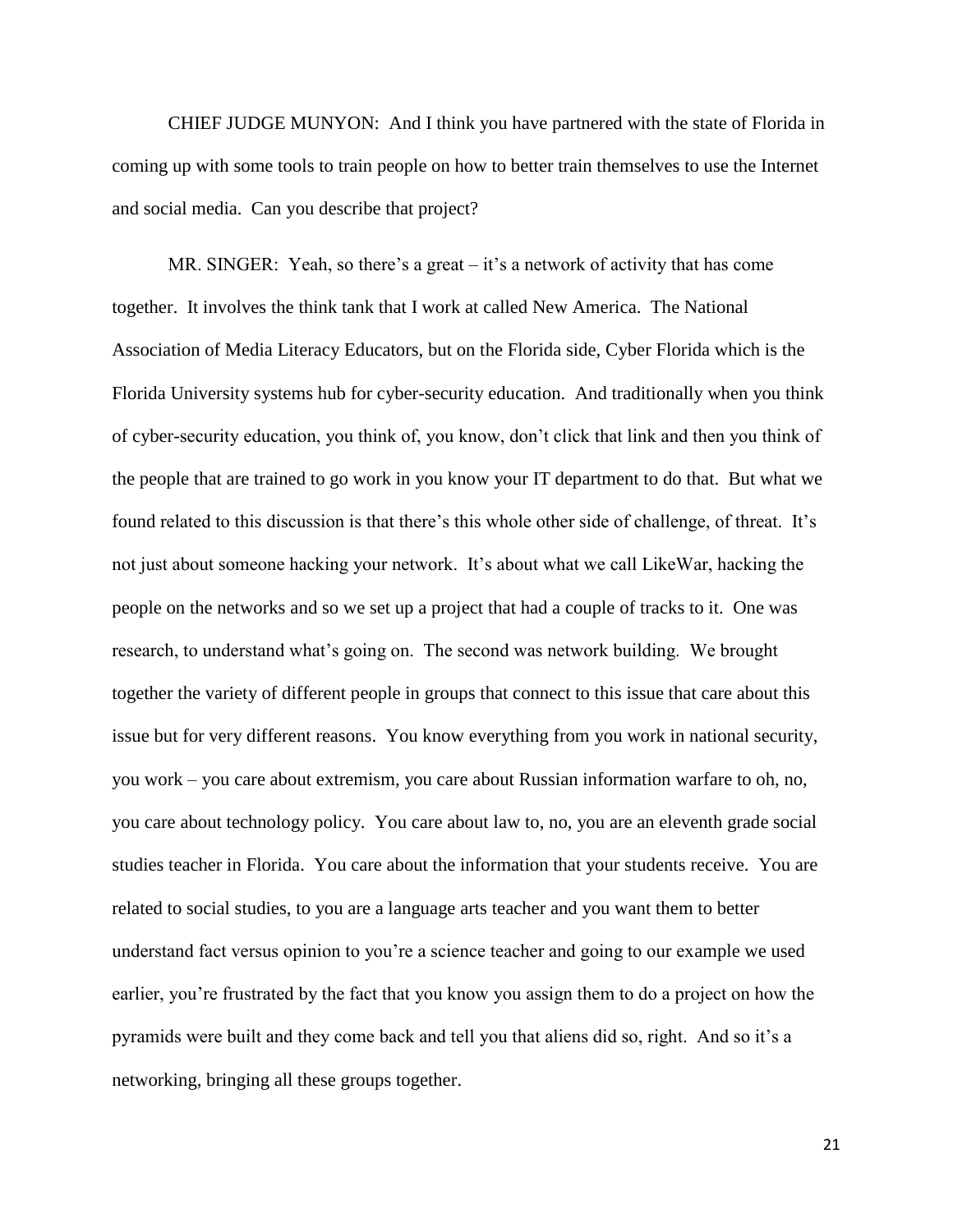And then what we found from the interviews and bringing it together was not just in Florida, but across the United States, by one measure, you've got about eleven thousand school systems in the U.S., public, private, you know, some of them are of huge scale, Miami-Dade. Other ones are like, you know, one school. But basically, in them we – some of them teach some of these skills. Most of them do not in a full manner. Next part of it is that when they do teach them, the tools they use to teach in the classroom are buried in their quality. And the big challenge is that they – teachers haven't had a good and ready access to the best of these tools. And literally one Florida schoolteacher, you know, we asked, well how did you use this – how did you find this tool that you use in your classroom to teach on this and they said, I googled it which is like, you know, shows the problem here. So what we did, the Cyber Florida team and this broader network is created a portal. And anyone can go onto it but it's particularly designed for Florida educators. It's at oercommons.org or you can google Cyber Florida cyber citizenship and basically what it is, is it brought together over a hundred different teaching resources on this problem. When I say teaching resources, I mean everything from like a curriculum that might be used in a classroom to an educational video game. Over a hundred of these, put them all together into the same place, into like a searchable portal that the teacher or you and I can find what they need. So I'm looking for a resource that's a game that's good for whatever, fourth grade level, which is different than someone who's in eleventh grade. Basically it's a hundred different resources in the same place and the idea is to help our teachers help them to help our kids, but also circling back, by teaching these skills, you start to create a little bit more resilience in our society. It doesn't end the challenge but the research shows that if someone understands this space, has these skills, they're less likely to be manipulated online and less likely to manipulate others unintentionally whether the topic is you know Russian government misinformation.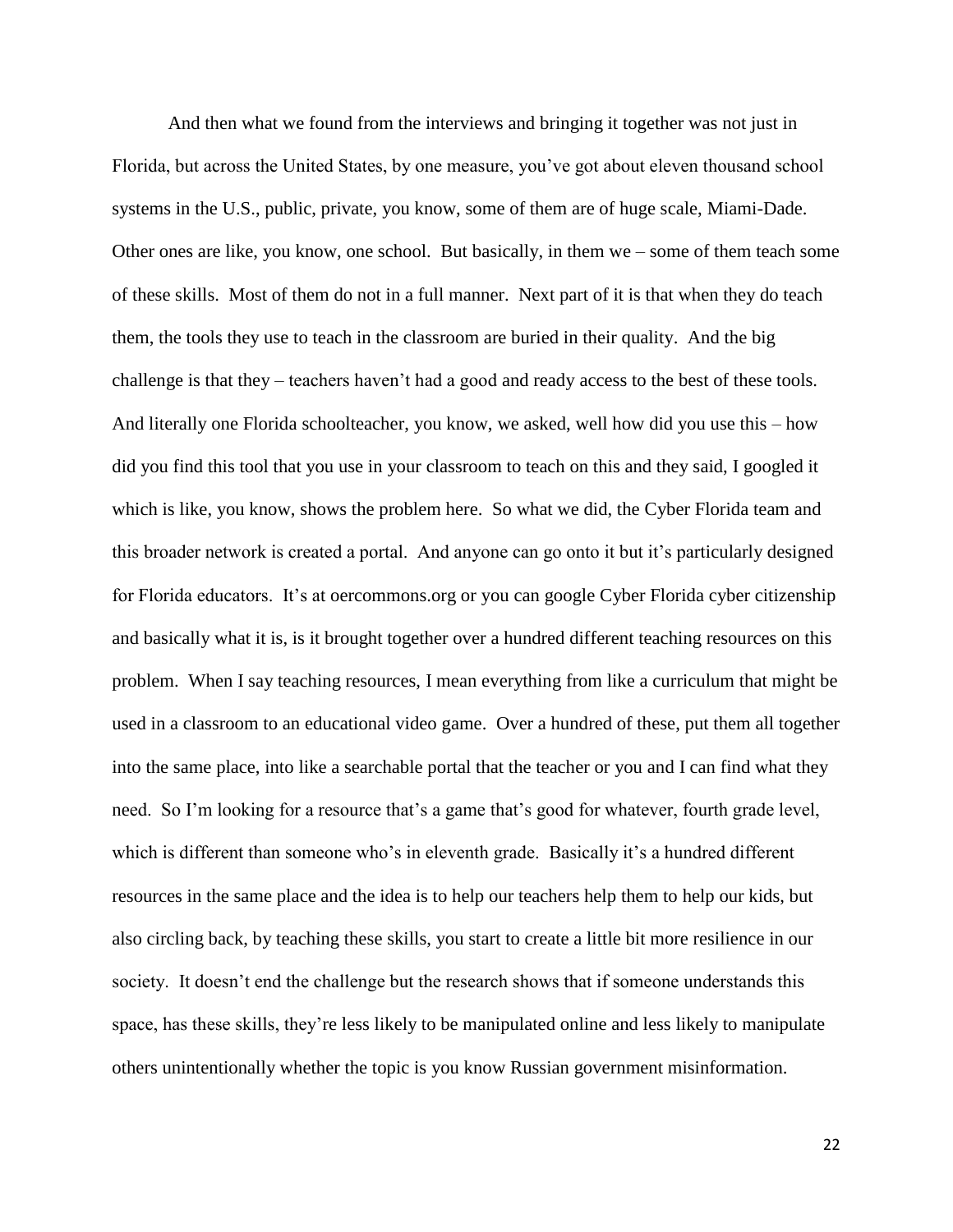Someone marketing to the teenager to coronavirus information – misinformation. If you've got these skills, if you understand how to operate in this space effectively, you're less likely to be taken in and you're less likely to take in others. And so it's a little bit like the equivalent of hygiene, you know, related to disease. It doesn't mean all disease goes away but gosh, you're in a much better world where people understand hygiene, cover your mouth, wash your hands, whatever. And it's I think a really – another part of this that's so important is it illustrates the shared responsibility. So you think about hygiene, that's an individual responsibility. I should wash my hands. I should cover my mouth. It's also a parental responsibility. I should teach my kids to do this. And why do I teach it to them? It's not just to protect yourself. It's you have an obligation to protect – to keep your family safe, keep your friends, your network safe. But oh, by the way, hygiene, they learn it in their schools. I teach it as a parent but it's also important that our schools teach it. And that's the same thing when we think about the digital equivalent of it. It's a shared responsibility.

CHIEF JUDGE MUNYON: How long has this cyber citizenship project and website been available? It is something pretty recent?

MR. SINGER: Literally weeks.

CHIEF JUDGE MUNYON: Okay.

MR. SINGER: I mean, so we  $-$  it's a reaction to these challenges. Big credit to the team at Cyber Florida and they were supported by the Florida State Legislature to get this out here. You know, the research of gathering these, to building the portal. I mean, it was – it just went live very recently so we're excited by it. And I hope to spread the word about it so that's it's used in more and more schools. And then you know, ideally, you may have heard Florida's only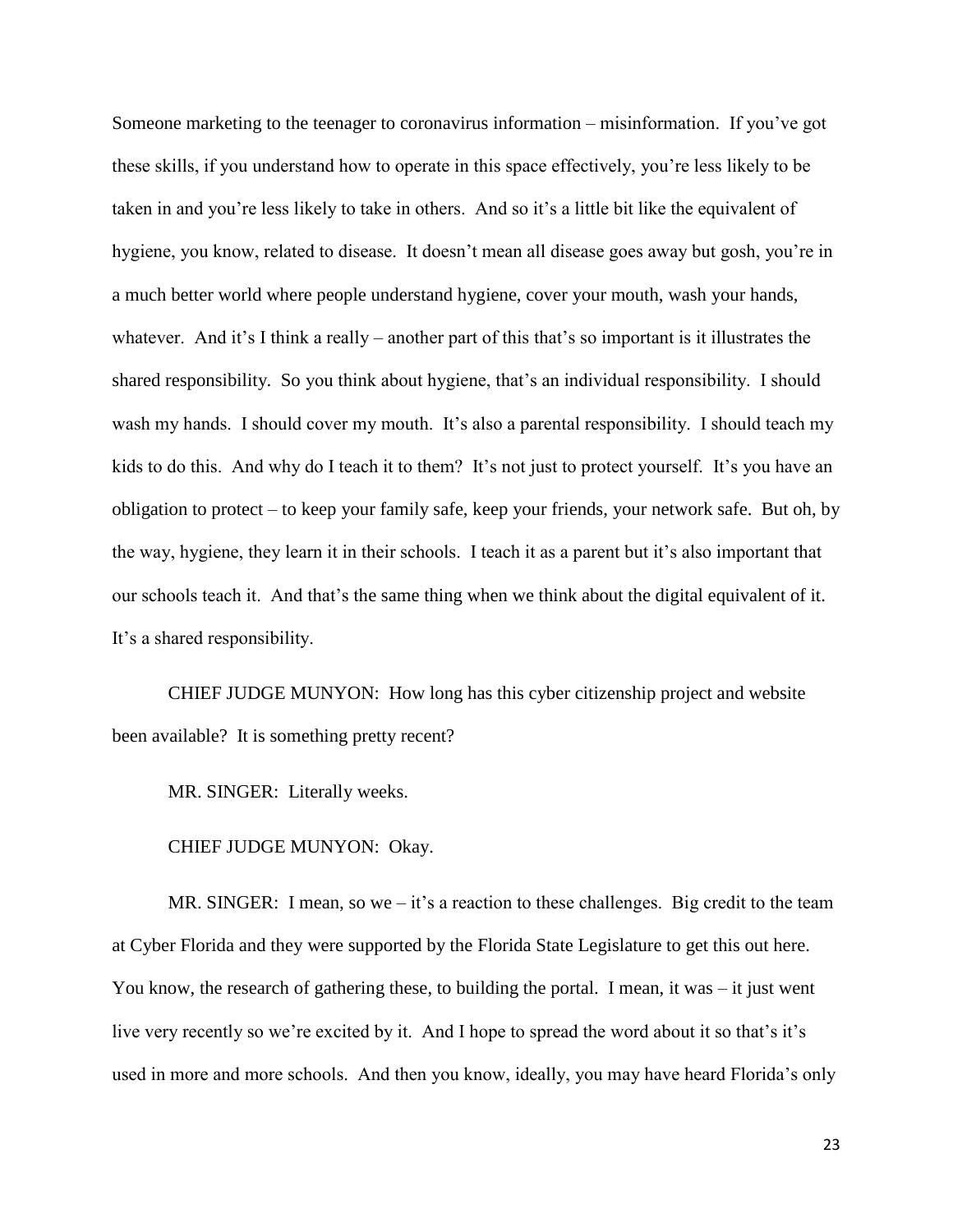one out of 50 states can we get this similar kind of tool kit pushed out to aid people in other states. But I think it's a great example of where Florida, you know, it's both supporting educators, students, parents in Florida but it can also be a space for Florida to kind of lead the way for others. Now again, let's be – you know, people will be like wow, but it's just for K through 12, you know. Isn't the problem adults too? Yeah, but guess what, we got to start somewhere. And you know adults can also use these tool kits, but you know, again, let's – let's start somewhere. And it's not the only thing. I mean, I'm as much of an optimist also. I get it; I'm a realist. This is not going to be enough. It also, going back to our earlier discussions, we've got to work out the legal issues related to this space. We've got to work out greater responsibility by the platform companies. But even if that happens we still have to equip the individual targets and participants to better understand the world that they're operating in.

CHIEF JUDGE MUNYON: It's always been important to teach kids and for adults to understand how to tell fact from fiction. And I guess this just brings that skillset into the 21<sup>st</sup> century.

MR. SINGER: That's  $a - \text{yeah}$ , that's a great way of thinking about it is that we've always changed what we teach in our schools relative to the political needs of the day and the technologies of the day. So in the United States public education comes out of it's, you know, in the 1820s of like this idea that to be a good citizen of this new democracy, you needed to teach in a public setting literacy and the like. To after World War II and the rise of you know, worries about communism and the like, we started to teach civics in our schools. Pledge of Allegiance comes out in that period. So what we have today is a similar kind of -- there's – there's changed needs, there's changed technologies. And importantly it brings together three areas that we call this concept of cyber citizenship. One is as you just laid it out, is  $-$  it's called digital literacy.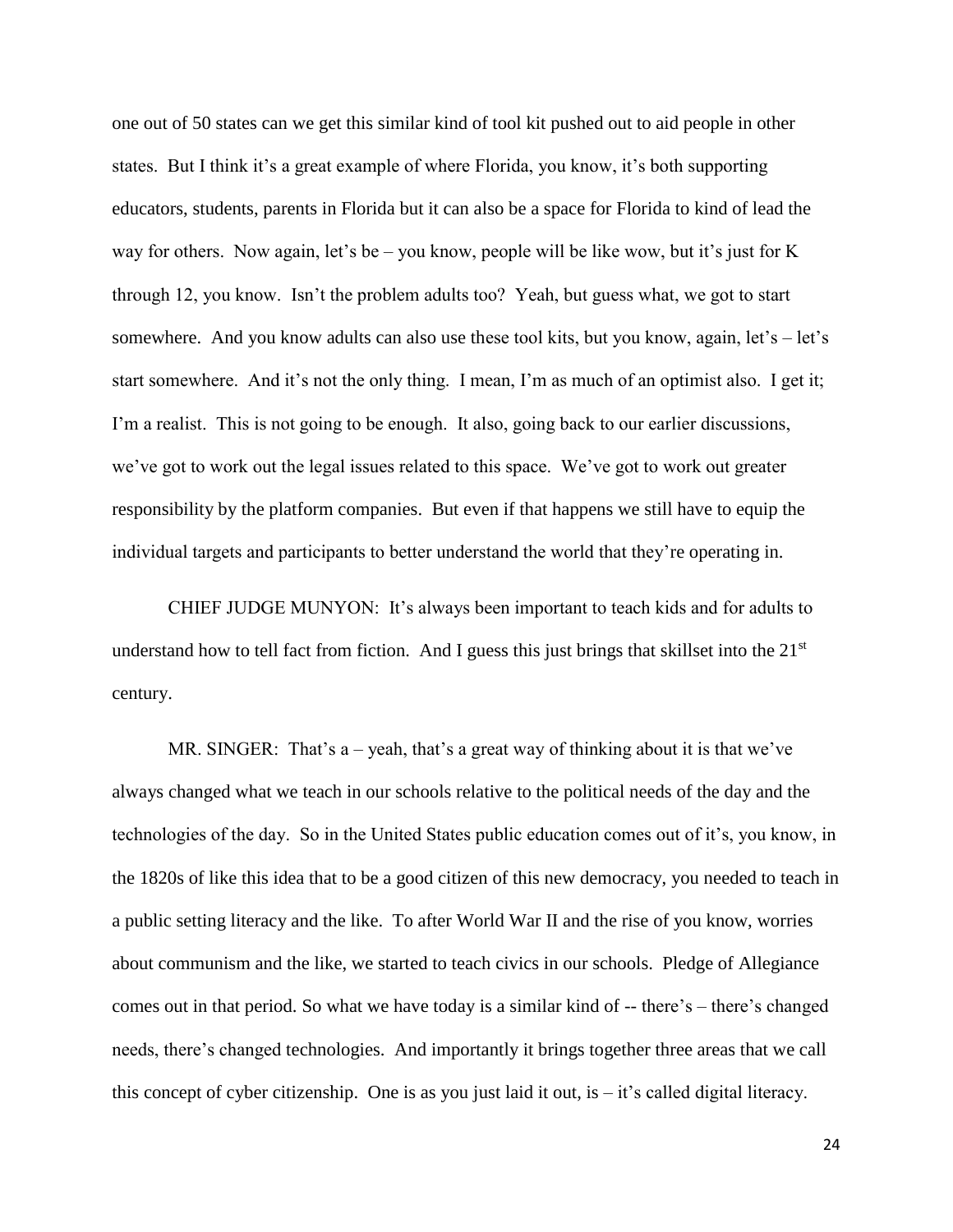It's critical thinking skills, fact versus opinion, sourcing of evidence. How do algorithms work? How did I get that information? There's a second element of it, which is things like civics and citizenship side which is not so much what you know, but how you behave. Don't be a cyberbully. Don't be a troll. Don't be malicious in this space. Be a positive, you know – how does it affect democracy? And then there's the third part, which is threat awareness. And this is that traditional cyber-security side. It's the idea that, hey, it's not just an ability to distinguish fact from opinion that matters. You got to know how people are trying to manipulate you. And what are the tactics that people are using? And those people again might be Russian information warriors. It might be a political campaign. Even a campaign you like. It might be a company that's just trying to get you to buy a product or in this space, how is someone manipulating judges' votes or manipulating who turns out for jury pools or not. So again, it's the combination of those three skills coming together that is really needed and if we've got those built up, gosh, we're in just a much better space to deal these issues.

CHIEF JUDGE MUNYON: Well, it sounds like a really exciting project. And I look forward to seeing how it can grow to encompass not just school kids but others that need to learn cyber citizenship because it is something that is definitely needed in our society today.

MR. SINGER: Well, thank you so much.

CHIEF JUDGE MUNYON: I think we could probably talk for the next two hours but people would get bored. But I do appreciate you joining me today. This is a fascinating area that is just so relevant to everything that we do today. So thank you for being with me.

MR. SINGER: Thank you so much and again, if anybody wants further information about these – the toolkit from Cyber Florida, it's online, oercommons.org cyber citizenship or